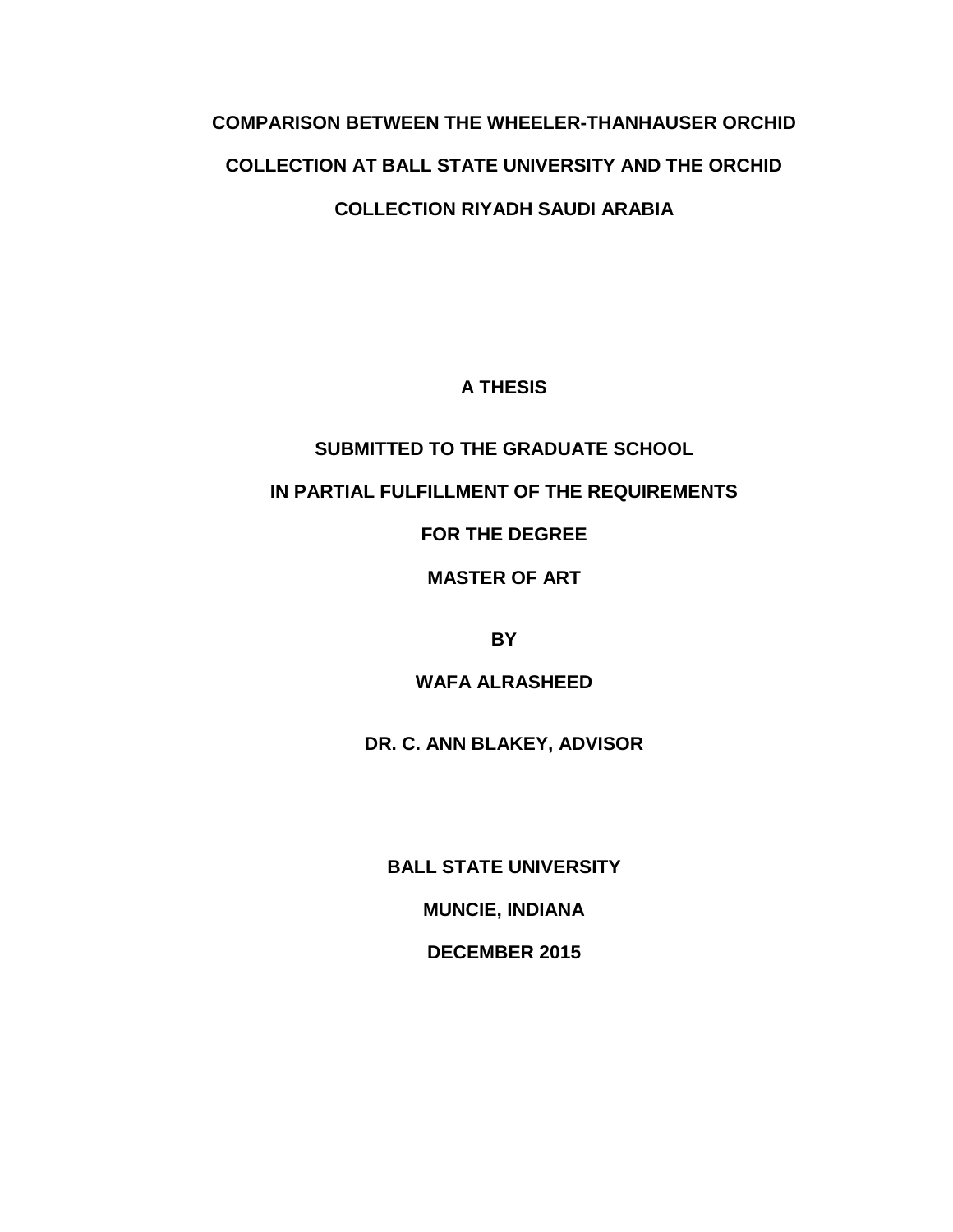# **ABSTRACT**

 **THESIS:** Comparison between the Orchid Collection in North of America

(Indiana) and the Orchid Collection in Central Region of Saudi Arabia (Riyadh)

- **STUDENT:** Wafa Alrasheed
- **DEGREE:** Masters of Art
- **COLLEGE:** Science and Humanities
- **DATE:** December, 2015

# **PAGES** 29

The beauty, complexity as well as the implausible diversity of the orchid flowers are unrivaled in the world. Orchids can be found in the equatorial tropics as well as the arctic tundra. The main logic behind the diversity of the orchid plants is in their ability to adapt to the environment normally located. There are numerous varieties of orchids that normally thrive in a wide range of different growing conditions, making it possible to find an orchid in almost any man-made environment as well.

In this study, a comparison of orchids from two diverse collections was made utilizing printed materials (books and articles), and online database resources. The detailed analysis of the descriptive information of orchid genera with similar features between the two collections is presented.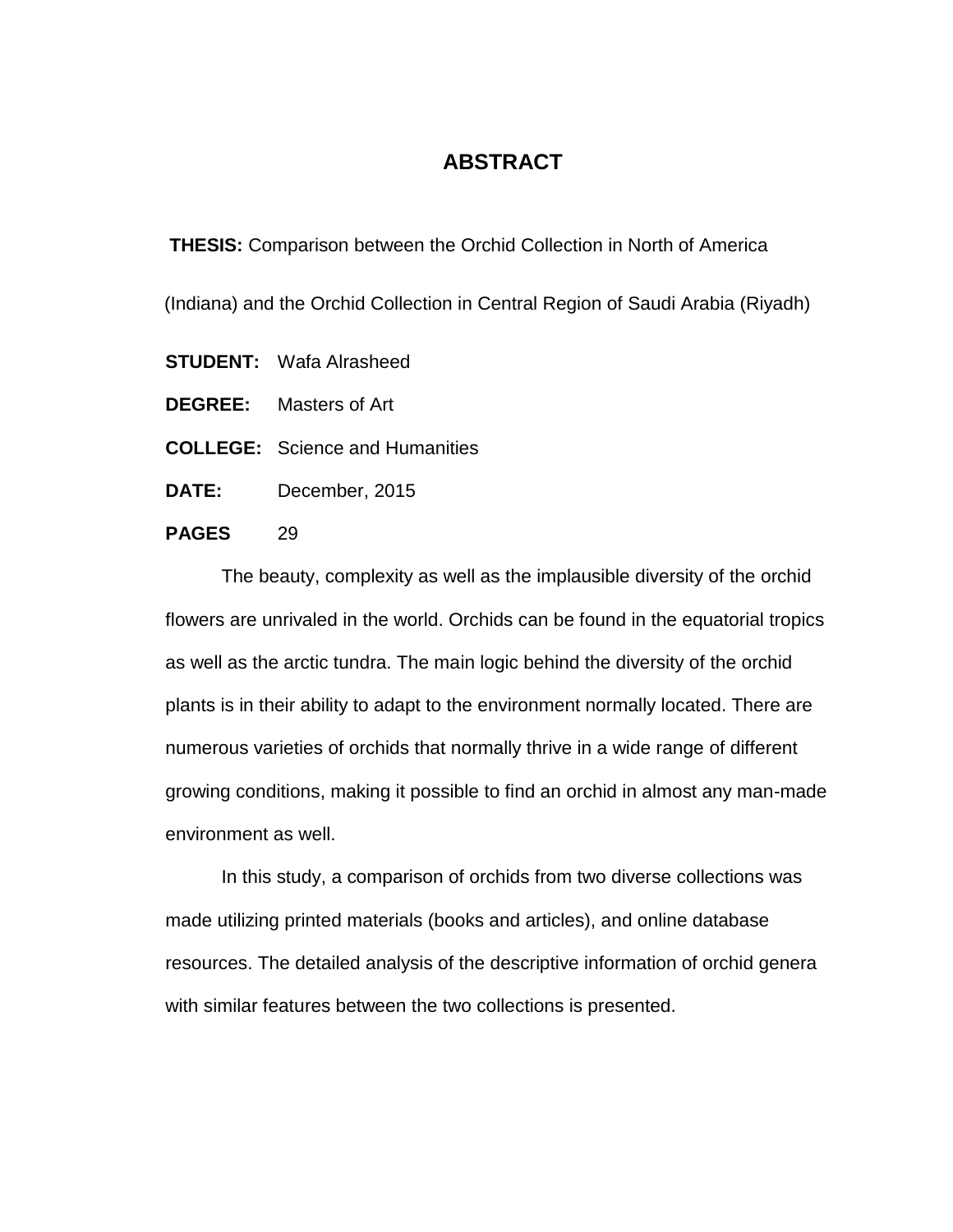# **ACKNOWLEDGEMENTS**

First of all, I would like to thank Allah who gave me the power and patience to complete my high education. Without his helping I am sure I will not be able to be in this stage.

I dedicate my master degree work to my father and mother. Their prayers and support made it easy, even though they live far away from me. Their calling every day made me overcome any difficulty I have faced.

Also, I would like to express my thank to my brothers (Saud, Abdulaziz) and sisters (Wed, Waad) who guided and advised me to do the best. I am more than grateful to my dear and beloved husband Homoud, who was the biggest supporter throughout the years. He stood by me during difficult times. Without his support, I could not have done it. My little angels, Abdullah and Sara were there for me every day. Their smiles after a hard day's work made all the difference.

This master degree could not have come into existence without the help of the lovely professor Dr. C. Ann Blakey. She supported me in every stage since I started my program in 2012, and lavished me with useful suggestions and ideas that helped me in this journey.

I would like to extend my thanks and appreciation to my advisor Dr. David LeBlanc, who was the first person that I have met in the department and his advice guided me to achieve my goal.

ii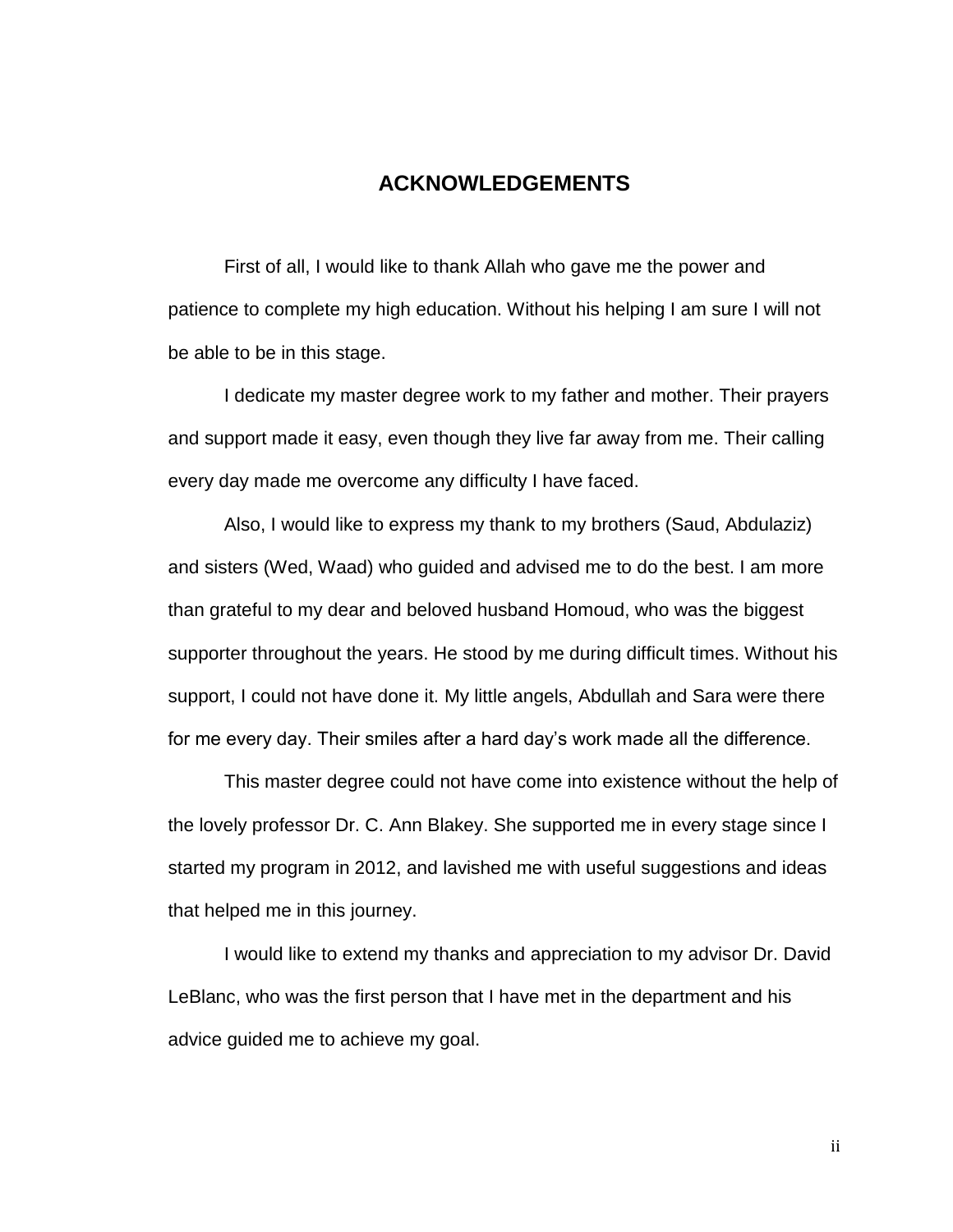I am grateful to Dr. Cheryl LeBlanc, curator\Orchid Research Technician for her help suggesting the topic of my final research paper. Her effort is highly appreciated.

I am thankful to all my friend in Saudi Arabia and Muncie. Their praying helped and gave me the push needed to be in this position.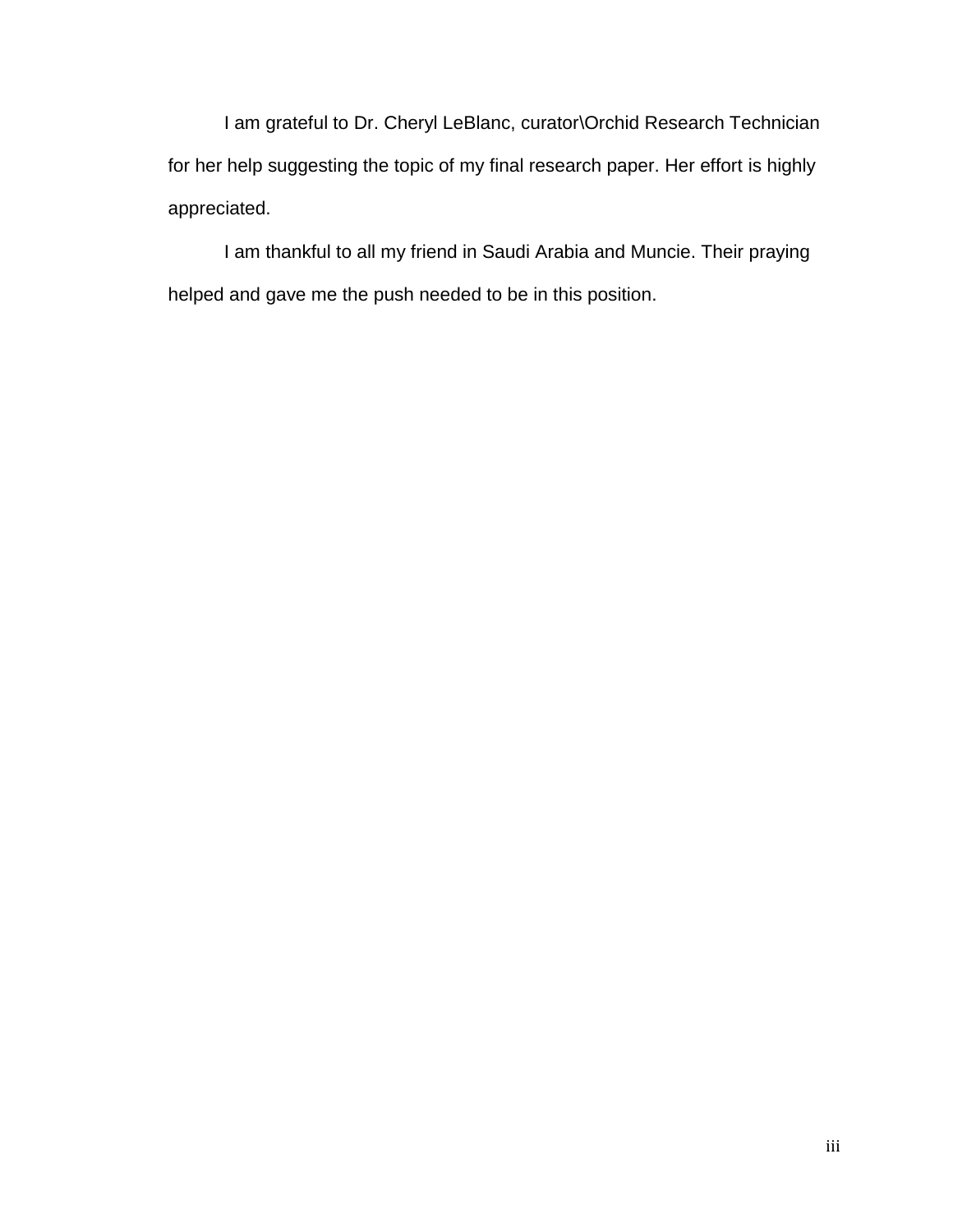# **TABLE OF CONTENTS**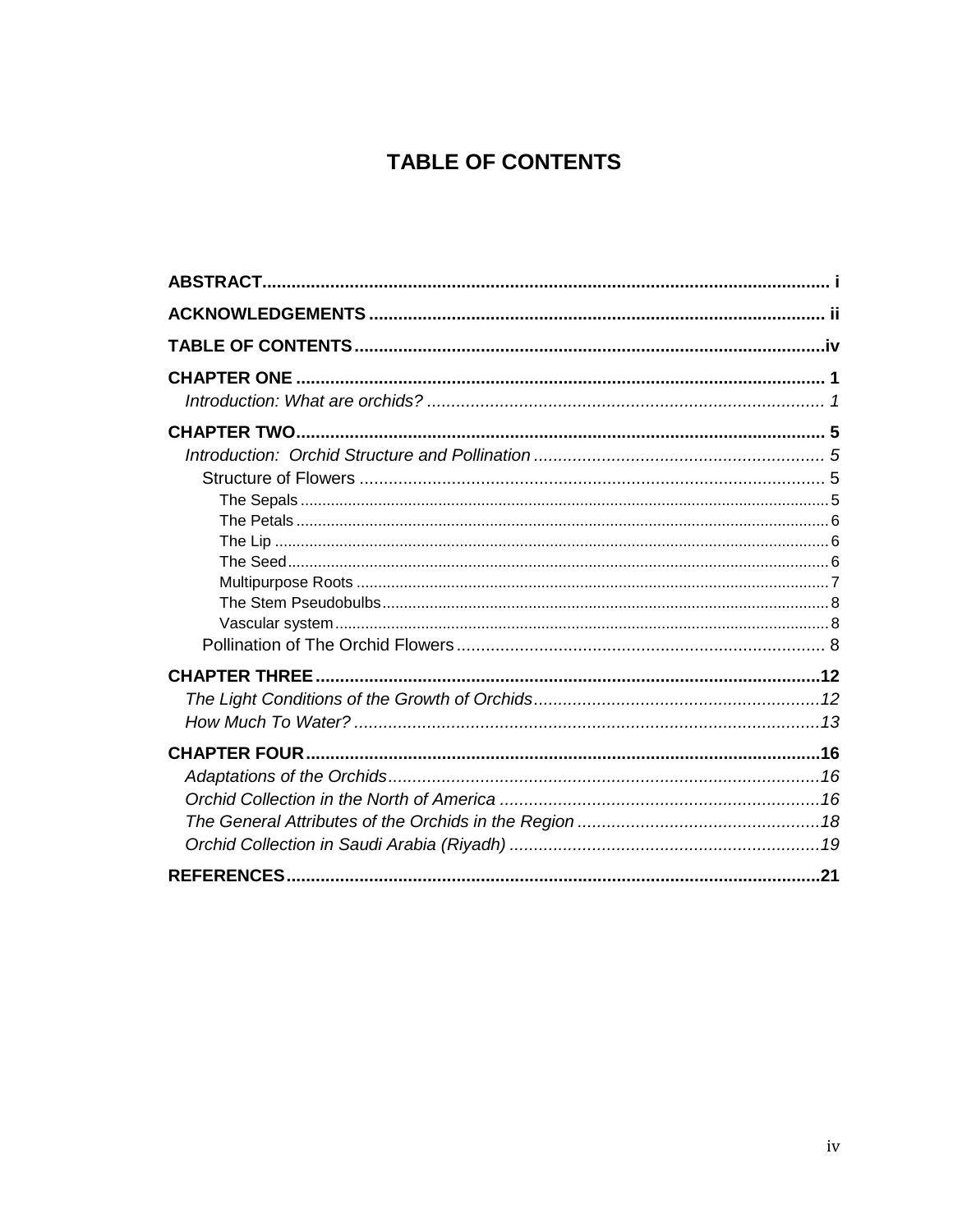# **CHAPTER ONE**

## **Introduction: What are orchids?**

The orchid family also known as the Orchidaceae encompasses the biggest flowering plants family found on earth and has more than 30, 000 species. It additionally is one of the oldest plant families found on Earth, having developed more than 84 million years ago. The fact that they are very old makes it possible for the orchids to be able to develop into organisms that are very specialized. It normally is the orchid flower in place of the foliage, has been able to develop into the specialized way. Although the orchids in most cases look extremely exotic, they are plants that are normally very primitive. With the over 3000 orchid family as well as more than 120000 man-made orchid hybrids, there can never be a shortage of choice about the orchid family (Bohman, et al., 2014).

 The orchids can be found located on every continent on earth other than the Antarctica. Although most of the people normally associate orchids exclusively with the tropical places, they are also found in a wide assortment of the ecosystems. For instance, the Indiana forests boast of having more than 40 species of the orchid although the Hawaii, which is a tropical island has, just three native species of the orchid (Crain & Tremblay, 2014). In support of the assertion that people normally have found orchids mainly in the tropics, the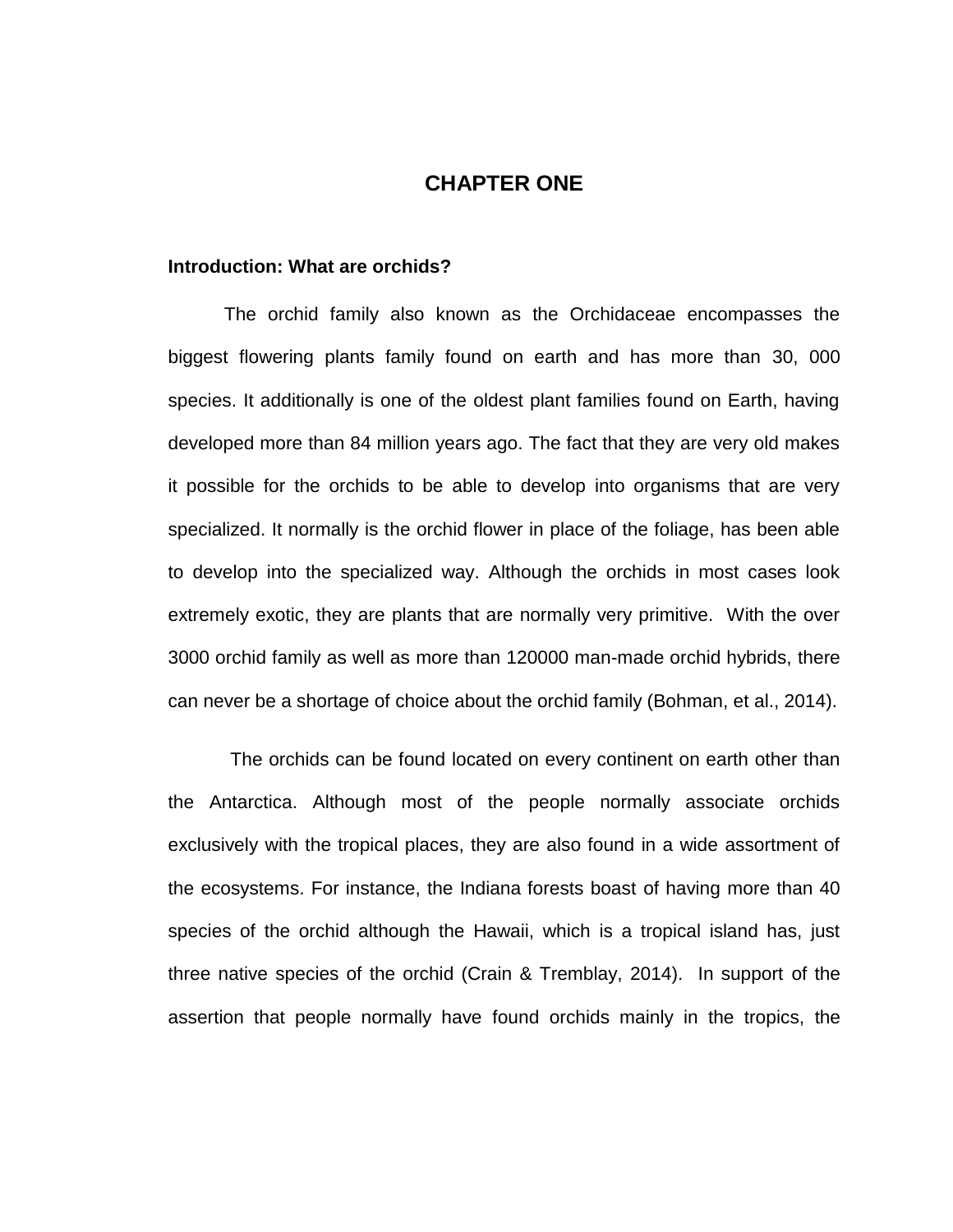densest populations of orchids are found in the tropical areas of South America, as well as South Asia.

 In particular the greatest number of orchids is normally located in the rainforests, as they love the humidity along with the shade available from the same environments. It is not all the orchids that like the hot conditions although most of them need climates that ate cool as they grow in the mountains where there are high altitudes and possibility of temperatures falling very low at night.

The majority of the cultivated orchids are on most occasions native to the tropics. There are two major classifications of orchid: simpodial and monopodial, where the sympodial orchid with growth moves sideways on the other hand, monopodial orchid plants grow continuously taller upwards (Shah Alam, 2010).

 They are also classified according to growing habits that divide them into terrestrial, epiphytic and lithophytic kinds of nature. While in their natural habitat, many of these orchids are saprophytic orchids attach themselves to the back of the trees as well as the surface of the other plants. There are other orchids that are able to grow without a host, but are not the focus of this research. The saprophytic orchids thick white roots that the orchids normally possess make them possess the ability to absorb moisture as well as nutrients from these diverse environments (Dearnaley,2006).

The fact that these tropical orchids normally grow high on the trees instead of the floor of the forest, they are accustomed to a plentiful supply of air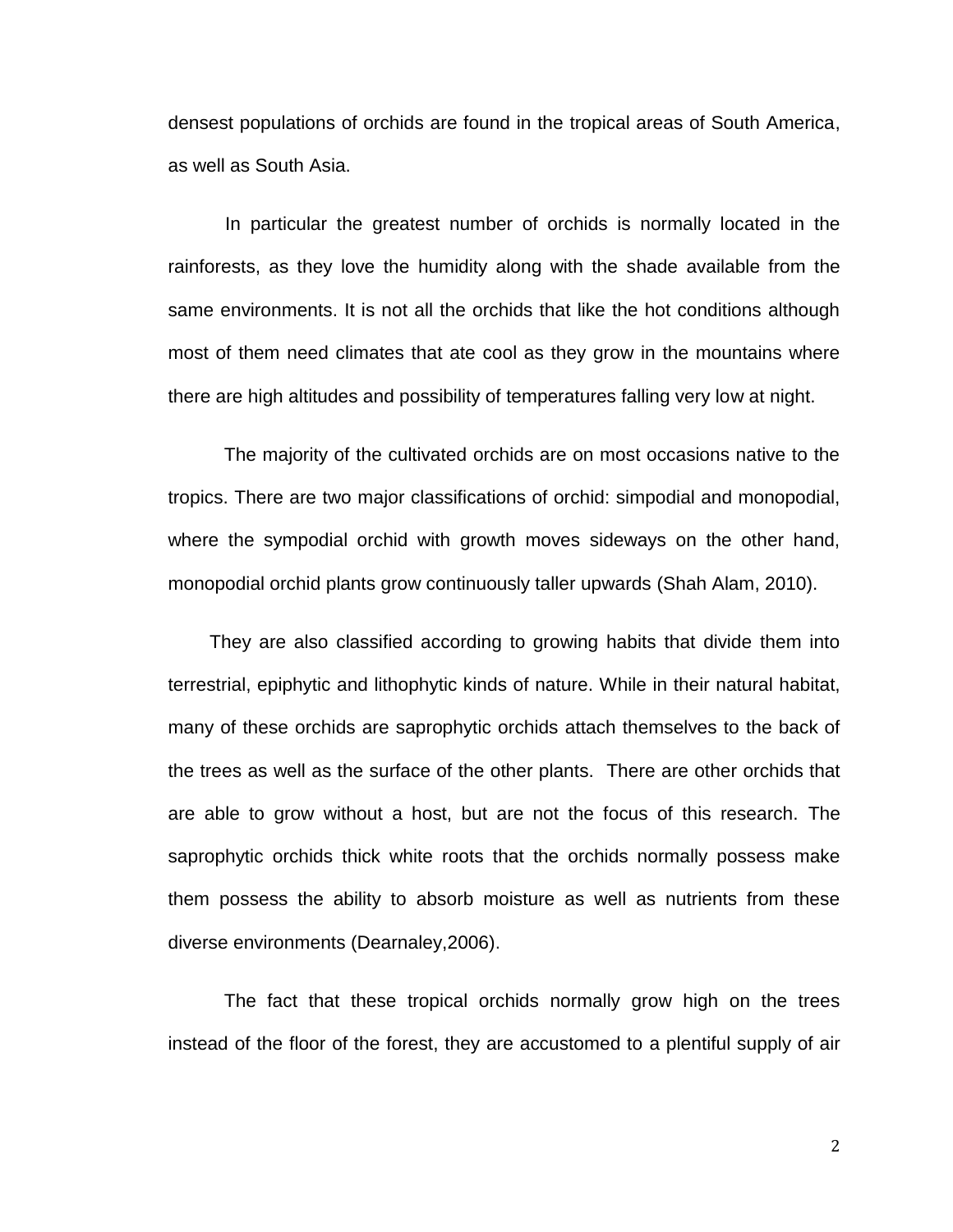as well as light. They normally prefer a 12-hour a day throughout the year in addition to high intensities of light. The orchid family encompasses one of the most important families of the plants from a horticultural point of view. One of the uses that the orchid is applied, other than the usual horticultural needs are in the making of vanilla from the species *Vanilla planifolia*. The additional uses of orchids are for diverse folk medicines. In some regions, they are boiled for curing poisons, while in others they are used to prevents sickness following childbirth.

 Modern growth and production technology allow orchids to be accessible to a broader market in the society (Brown et al., 2014). New hybrid production is one of the best, and most lucrative businesses in the world. Only a few plant species have flowers open that once darkness falls. Some flowers are open until shortly before or after sunrise (Schuiteman et al., 2011). These include the Queen of the Night, the Midnight Horror (*Oroxylum indicum*) and the night-blooming jasmine (*Cestrum nocturnum*). But no night-flowering orchid species have been reported, although it is the largest family with more than 25,000 species (Schuiteman et al., 2011).

North America contains more than 200 species of orchids. Over half of these are endangered in their native state. The North American Orchid Conservation Centre (NAOCC, 2014) established by the Smithsonian Institution attempts to ensure the survival of these orchids. The focus of the Centre aims at collections of seed and orchid mycorrhizal fungi as well as restoring all native orchid species. The center collection, consists of orchids that display quality,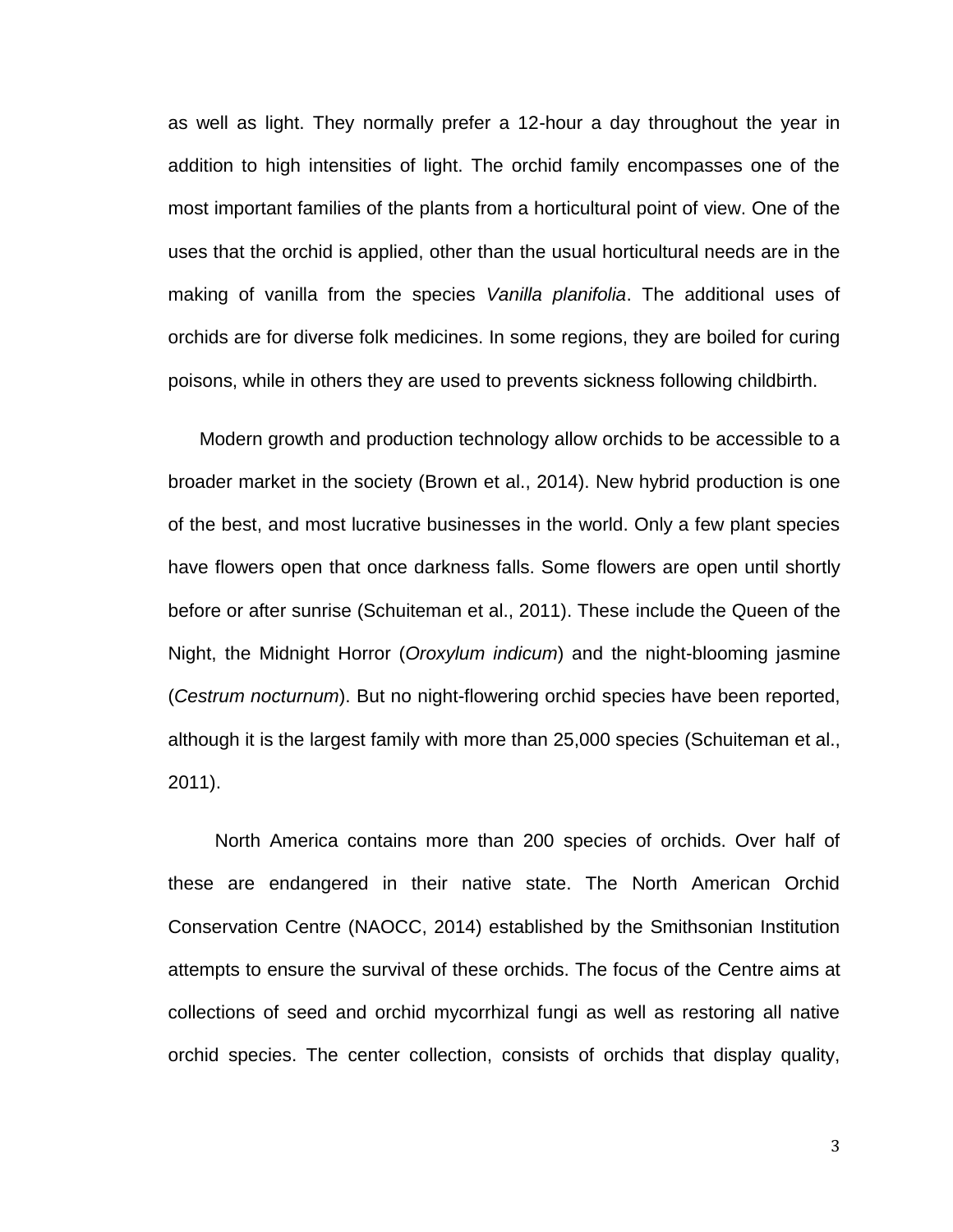educational value, instrumental and rare occurrences. The genera include *Cattleya, Encyclia, Laelia, Brassavola, Epidendrum, Isochilus and Sobralia*  (NAOCC, 2014).

It is has been clearly shows quite evident that the orchids found in the Arabian Peninsula are the terrestrials types and comprise about two dozen species. They have adaptations to arid conditions such as underground tubers, pseudolobulba and rhizomes that store water and nutrients (Hansen, 2006). Here, the genera include *Bonatea, Disa*, *Epipactis, Eulophia, Habernaria, Holothrix* and *Orchis*.

In this study, a comparison of orchids from two diverse collections (North America Orchid Conservation Collection, USA, and the Arabian Peninsula Collection in Riyadh, SAUDI ARABIA) was made utilizing printed materials (books and articles), and online database resources. The detailed analysis of the descriptive information of orchid genera with similar features between the two collections is presented.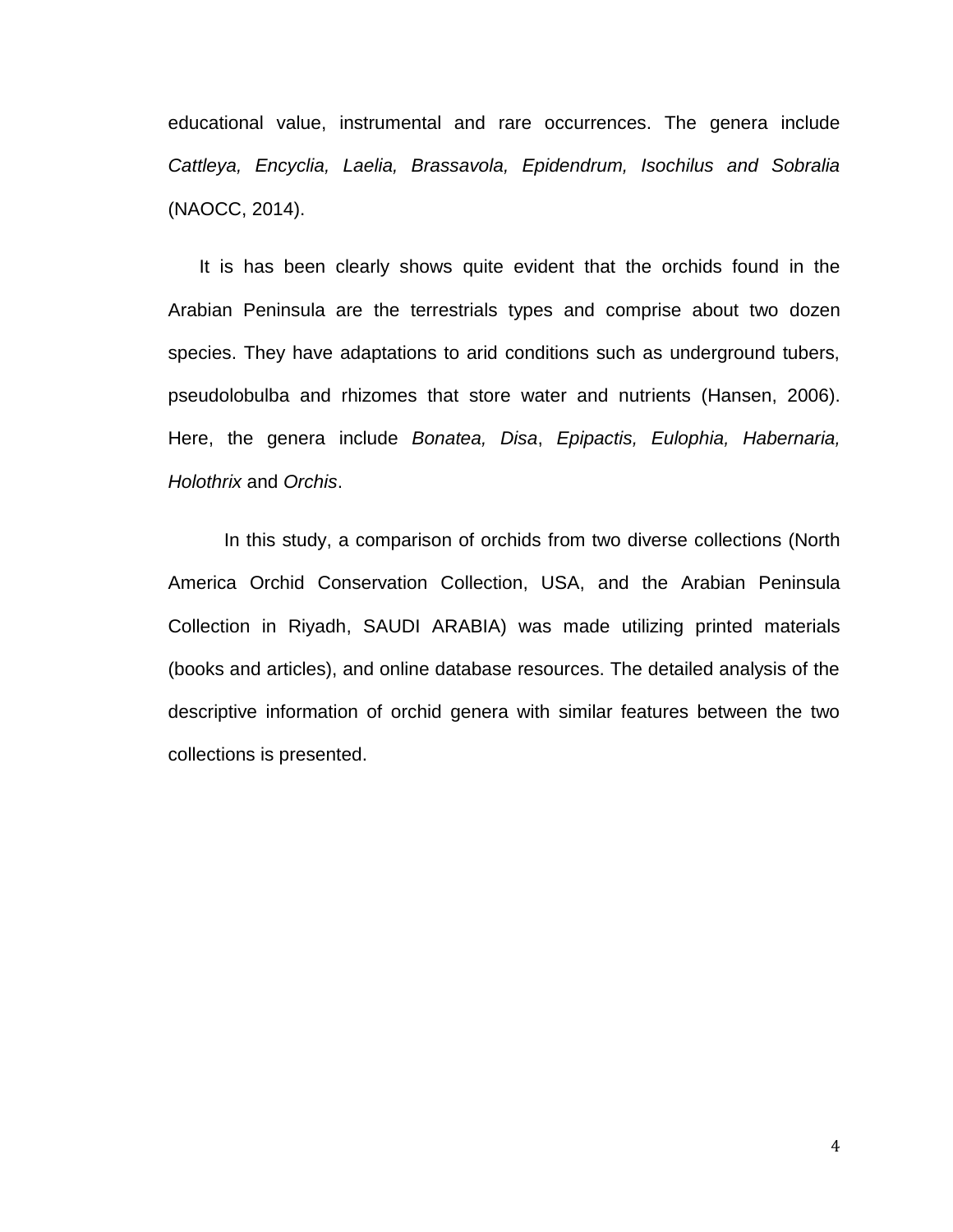# **CHAPTER TWO**

## **Introduction: Orchid Structure and Pollination**

#### *Structure of Flowers*

The structure of the orchid flower is normally unique about the other types of floral plants. The orchid possesses an outer whorl that has three sepals, inner whorl that has three petals as well as a large unitary column, the gynostemium contains the males stamens appended to the female pistil in the core. The sepals are the shielding cover of the flower bud. Once the flower opens, the sepals can become enlarged as well as colored. In the majority of the orchid species, the sepals are of equal size and additionally look like sepals. Then two lateral petals normally flank the greatly enlarged flamboyant bottom petal encompassing the lip or the labellum modified to attract and additionally trap the potential pollinators. The reproductive organs of the orchid normally combined into a unitary column gynostemium that is unlike the usual separate stamen and female pistil configurations in other flowers. The distinction is normally the chief identification feature of an orchid (Moré, et al., 2012).

## *The Sepals*

The sepals that normally are the remains of the flower bud are doing not as distinguished from the parts of the flower compared most other flowering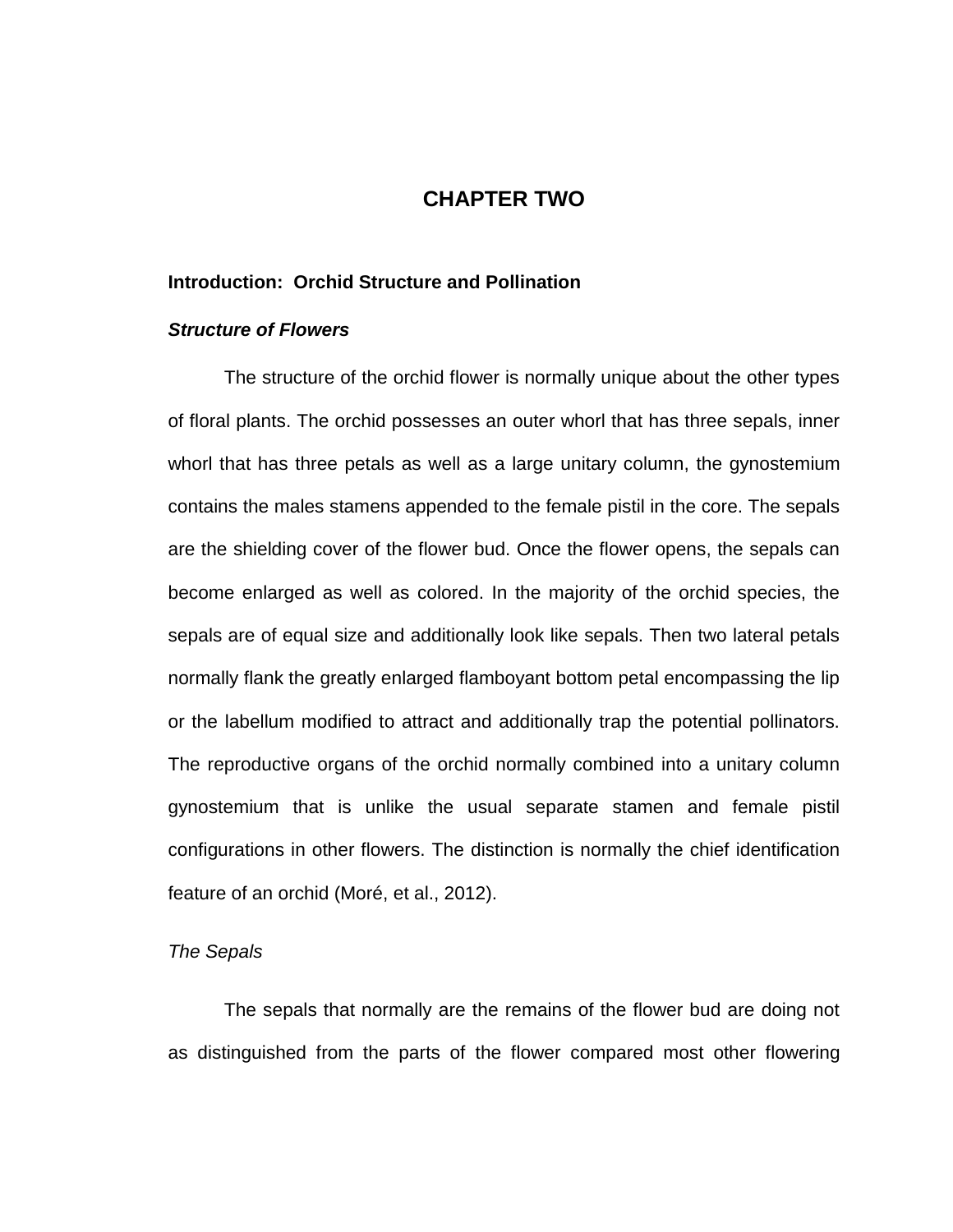plants. However, with the orchids, there have been modifications of the sepals to become a component of the orchid's flower. On most occasions, they mimic the appearance of the petals although they always operate with the rest of the flower in their attempt to trick the pollinators to take their pollinia to a different orchid flower. The orchid flower normally has three sepals, except in the case of the some slipper orchids such as the *Paphiopedilums* that possess an overgrown dorsal sepal as well as the fused lateral sepals (Barthet, Moukarzel, Smith, Patel, & Hilu, 2015).

## *The Petals*

The sepals found on the orchid are normally unique as they can mimic the petals. An orchid normally possesses three petals, with the bottom petal forming the orchid's lip

# *The Lip*

The entire orchid family normally possesses petals that normally form a lip or labellum that is the lower petal of an orchid. For the pollinator, the lip normally serves as the landing pad for pollination. The majority of the orchids normally turn in the development of the bud to ensure that the lip is at the bottom of the flower although some have a lip at the top thus called the "non-resupinate."

## *The Seed*

 The orchid seeds are normally very small, contain undifferentiated embryos and do not have an endosperm. A single orchid seedpod normally contains a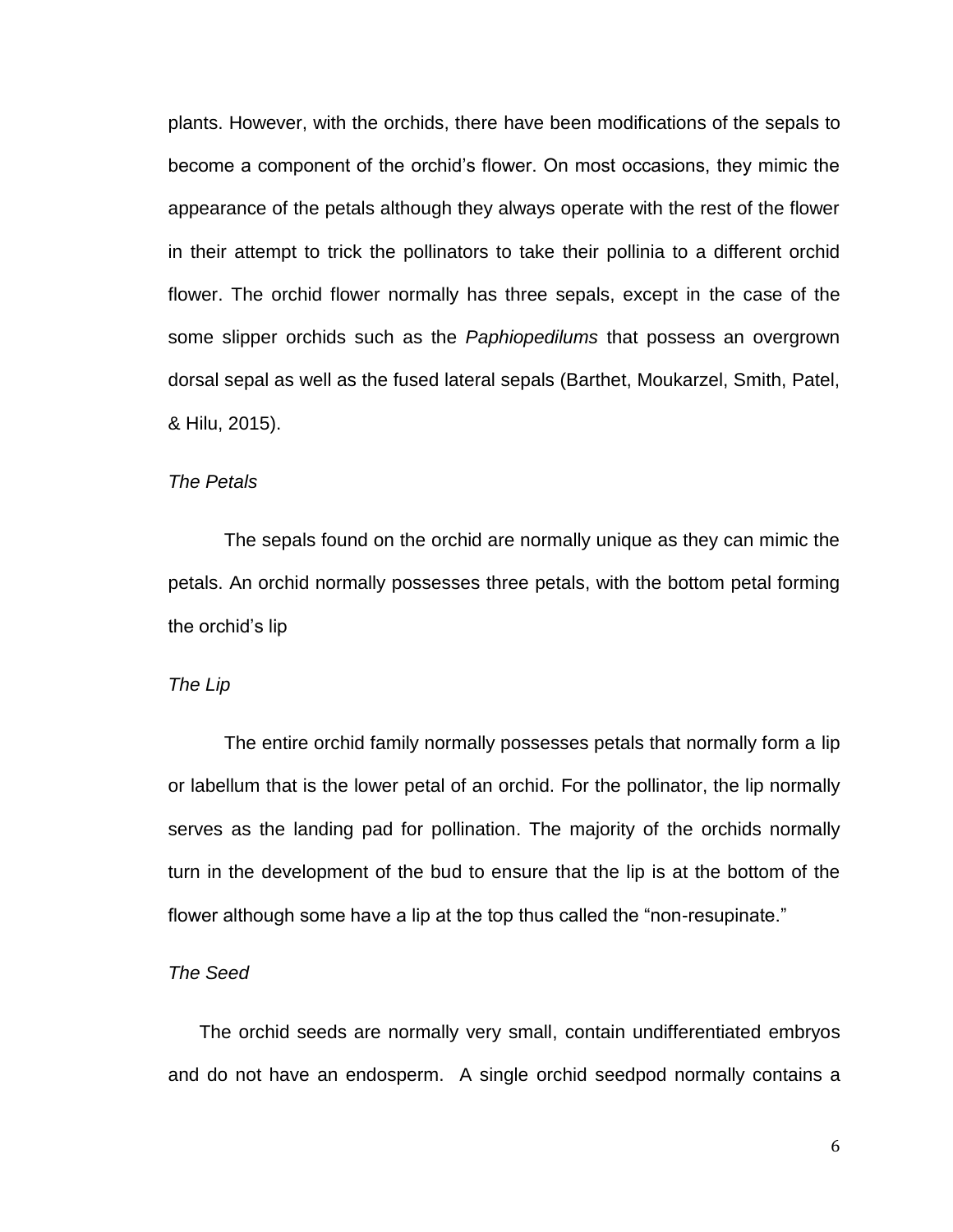huge number of smaller individual seed that are ideal for dispersal via the wind. For the orchid seeds to germinate as well as grow in the nature, they require the presence of a type of fungus known as mycorrhiza (Faria, Dias, Melo, & Carvalho 2013).

The fungus normally penetrates the seed and additionally contributes to the growth of the seed through the production and supplying of most the necessary nutrients. The availability of the fungus normally facilitates the uptake of nutrients by penetrating and leaching of these nutrients from the roots material of the epiphytic species. For example, the ghost orchid known as the *Dendrophylax lindelii* is an endangered species is normally lifeless and relies on a symbiotic type of relationship with the fungi to be able to circulate the nutrients throughout the plant. Thus, the specific fungus species involved normally resides inside the roots of the orchid and additionally protrudes outside the roots thus being able to gather the nutrients from the soil (Lee & Yeung, 2010). Most of the tropical orchids species normally survive as epiphytes, while nearly all of the orchids in the temperate zones are terrestrial.

## *Multipurpose Roots*

The roots of the epiphytic orchids have managed to evolve into a status whereby they serve numerous functions. Such roots of the orchid normally function by gaining the ability to transfer water as well as nutrients to the entire plant. Additionally they serve the function of anchoring the air plant to a tree and additionally carry out photosynthesis, as is the case with the leaves in the other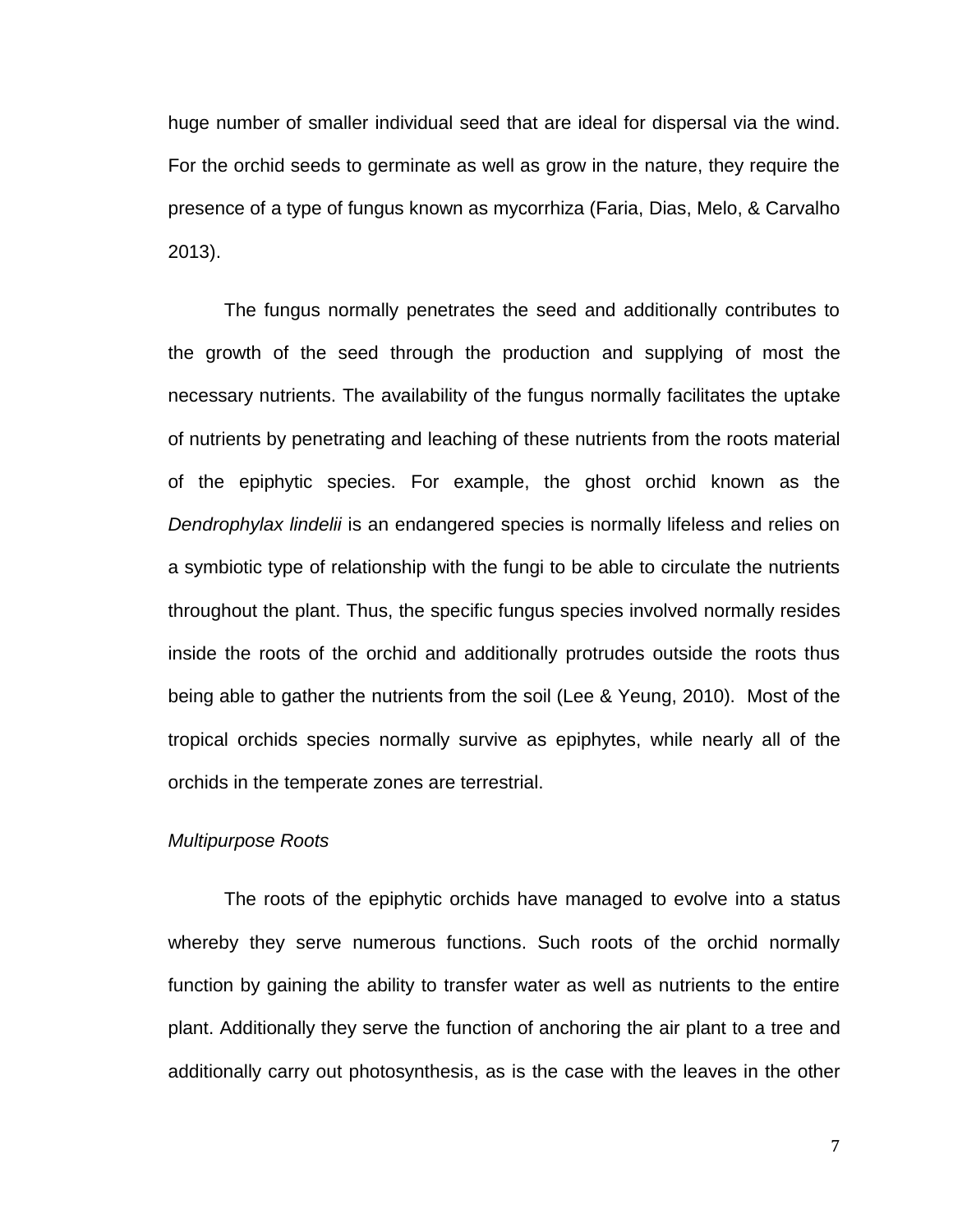type of plants. The roots of an epiphytic also have the ability to store water in a similar manner as the stem of the succulent plants. In this case, the roots make it possible for the orchid plant to survive on the top of high trees being able to get more sunlight than those plants living below them (Bohman, et al., 2014).

## *The Stem Pseudobulbs*

The epiphytic orchids normally live above the soil, where they have managed to develop bulblike structures that undertake the same work of water and nutrients storage. These orchids accomplish this task in a similar manner to the underground bulbs of other plant species. In the context of the epiphytic orchids, one or more sections of the stem normally bulge outward and additionally become areas that are darkened, forming the pseudobulbs. The types of orchids that normally possess the pseudobulbs typically have the ability to survive in those regions that have dry months between their rainy seasons (Joko et al., 2014).

## *Vascular system*

The vascular system of the orchids in their leaves is normally not well developed as with other plants, thus leading to the development of foliage that is not always impressive (Lee & Yeung, 2010).

## *Pollination of The Orchid Flowers*

The pollen found among the orchid plants is very primitive, encompassing a fine dust just as the spores of the ferns and concentrated in the packets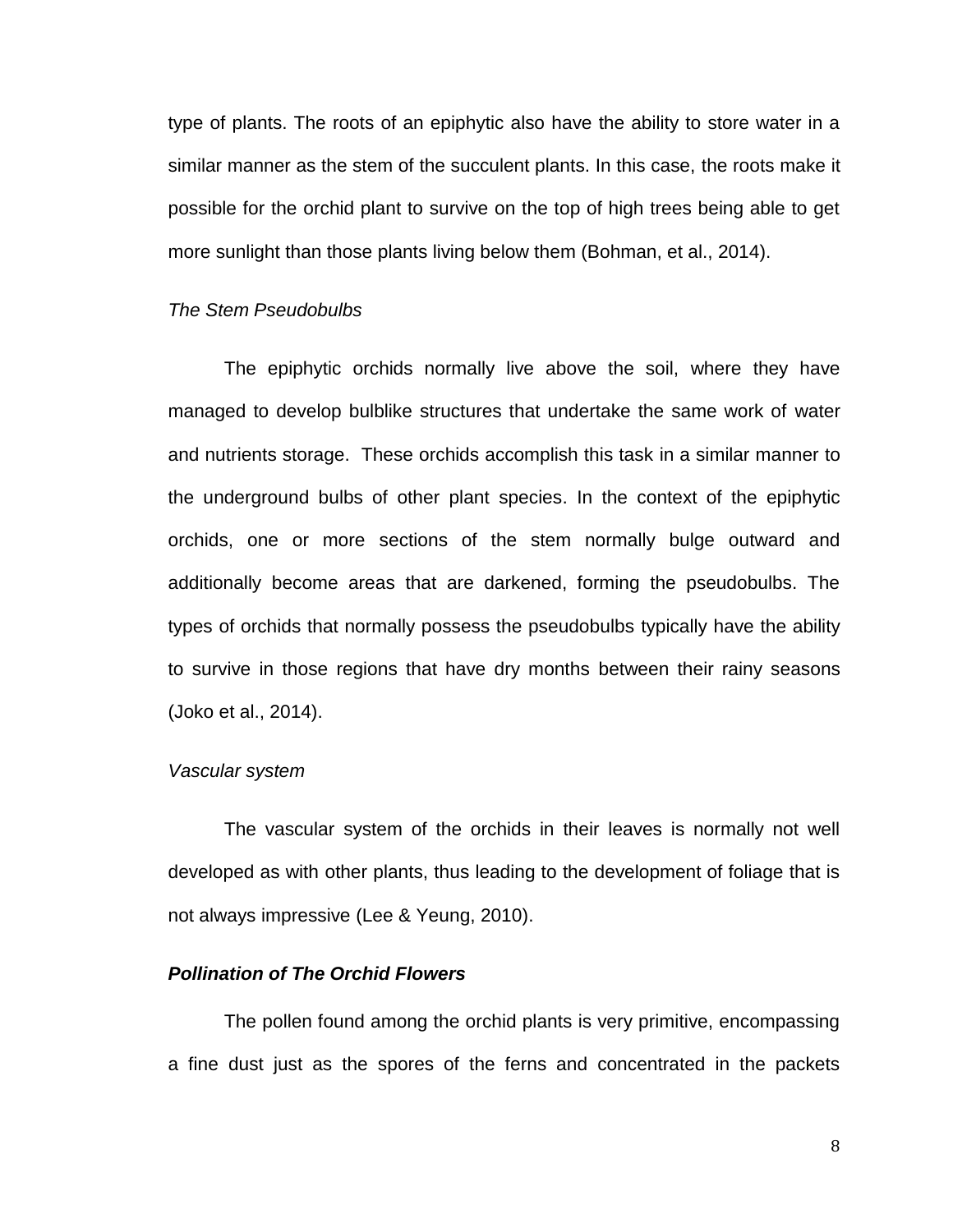referred to as the pollinia. The fact that the pollen normally comes in packets that do not have the ability to float freely in the air, the orchids are entirely dependent on pollinators. Over their eons of development, they have been able to modify their flowers in a manner that can trick a wide assortment of pollinators into transferring their pollen from one flower to the other (Lee & Yeung, 2010).

The rostellum is a small growth that serves as the protective barrier for the penetration of self-pollination. Additionally, some types of orchids normally produce the male and female flora structures separately to try and prevent selfpollination. The overall shape of the flower is typically bilateral and symmetrical in most of the orchids making it easy for the bees to penetrate. The majority of the tropical orchid species rely on a unitary species of the *Euglossine* bee for their pollination and additionally the bee normally visits just the specific species of orchid. Additionally some species of orchid have developed a pollinator association with gnats, flies, butterflies, moths, bats as well as hummingbirds (Teixeira et al., 2014).

Orchids have managed to develop an assortment of unusual flowers that attract the creatures that facilitate their pollination. Some of the flowers normally resemble their pollinating agents like the ones of the moth orchid. Their wide petals that situated at the top of the flowers are normally reminiscent of the moth wings. The flowers of the Venus slipper orchids, the *Paphiopedilum*, each possess a petal that has the shape of a pouch for directing the bees as well as the birds straight to the source of the pollen. An additional attribute, in this case,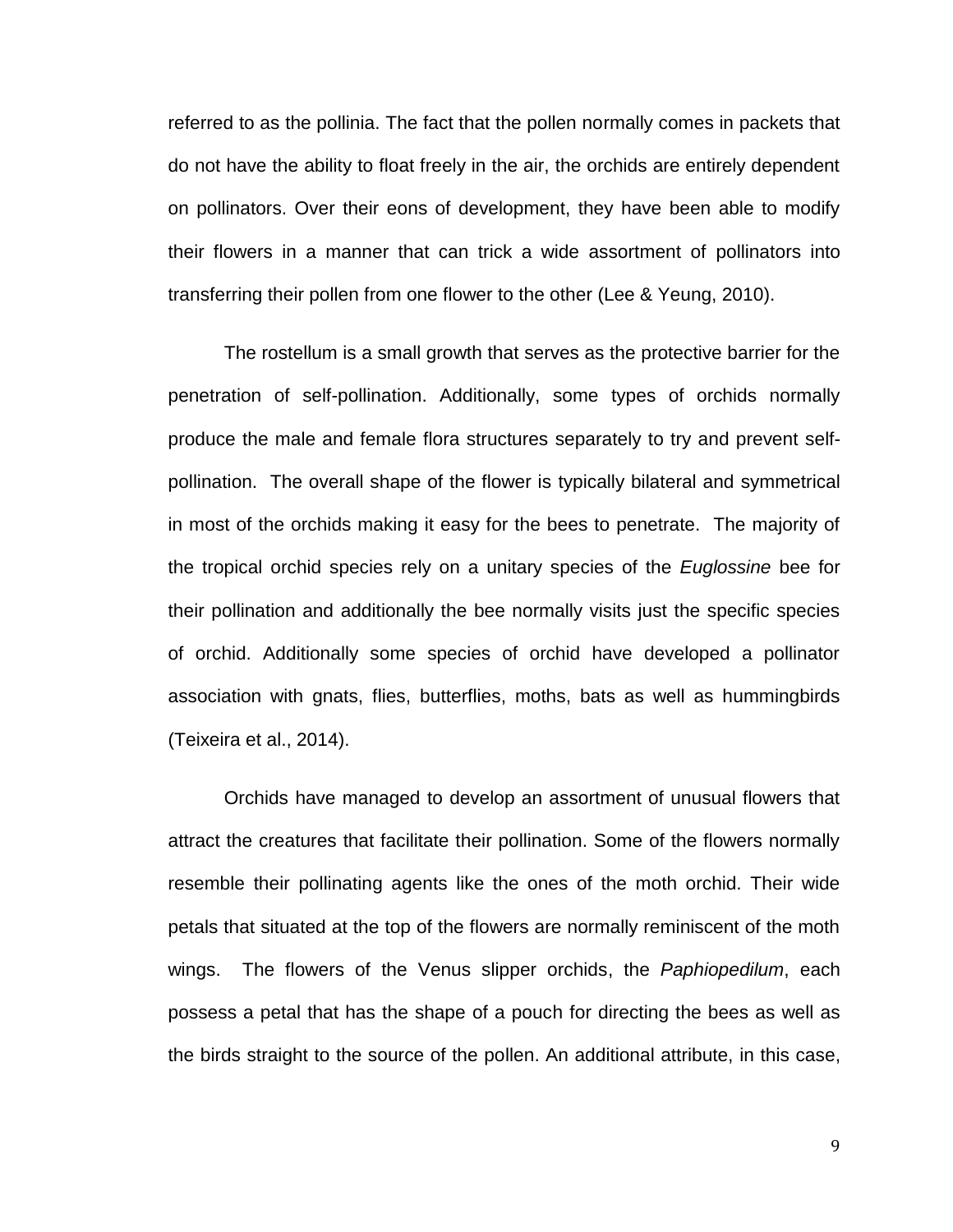is the assertion that for pseudocopulatory the flowers of the orchid looks like a female insect. The flower normally releases a scent into the air smelling like the pheromones of a female fly, bee, wasp or any other species of insect that the orchid needs to attract for pollination. When the male insect goes to "mate" with the supposed female, the pollen attaches them to the insect and stays on the insect until it reaches the next flower thus facilitating pollination (Teixeira et al., 2014).

Although most flowering plants normally reward their pollinators by offering them tasty nectar, the majority of the orchid species use trickery to lure the pollinators. Some normally use the food deception as they produce flowers that smell and look like food built are not edible on the inward. The other types of orchids apply sexual deception whereby they produce flowers smelling like the female insects mainly targeting the bees as well as wasps. The male insects consequently attracted to the sexy female flowers, and as they attempt to mate with it, they collect pollen on their bodies that normally fertilize their next orchid (Bohman, Bet al., 2014). Although the plants that have the ability to produce nectar possess a superior rate of pollination in comparison to the deceptive nectar flowers, these genetic deceptions enjoy a greater diversity of their composition. For example, the Green Veined orchids actually depend on this particular deception for their continued survival. More than 1000 species of orchids normally depend on the sexual deception whereby they attar pollinators via the production of the scents that mimic the sex pheromones. The best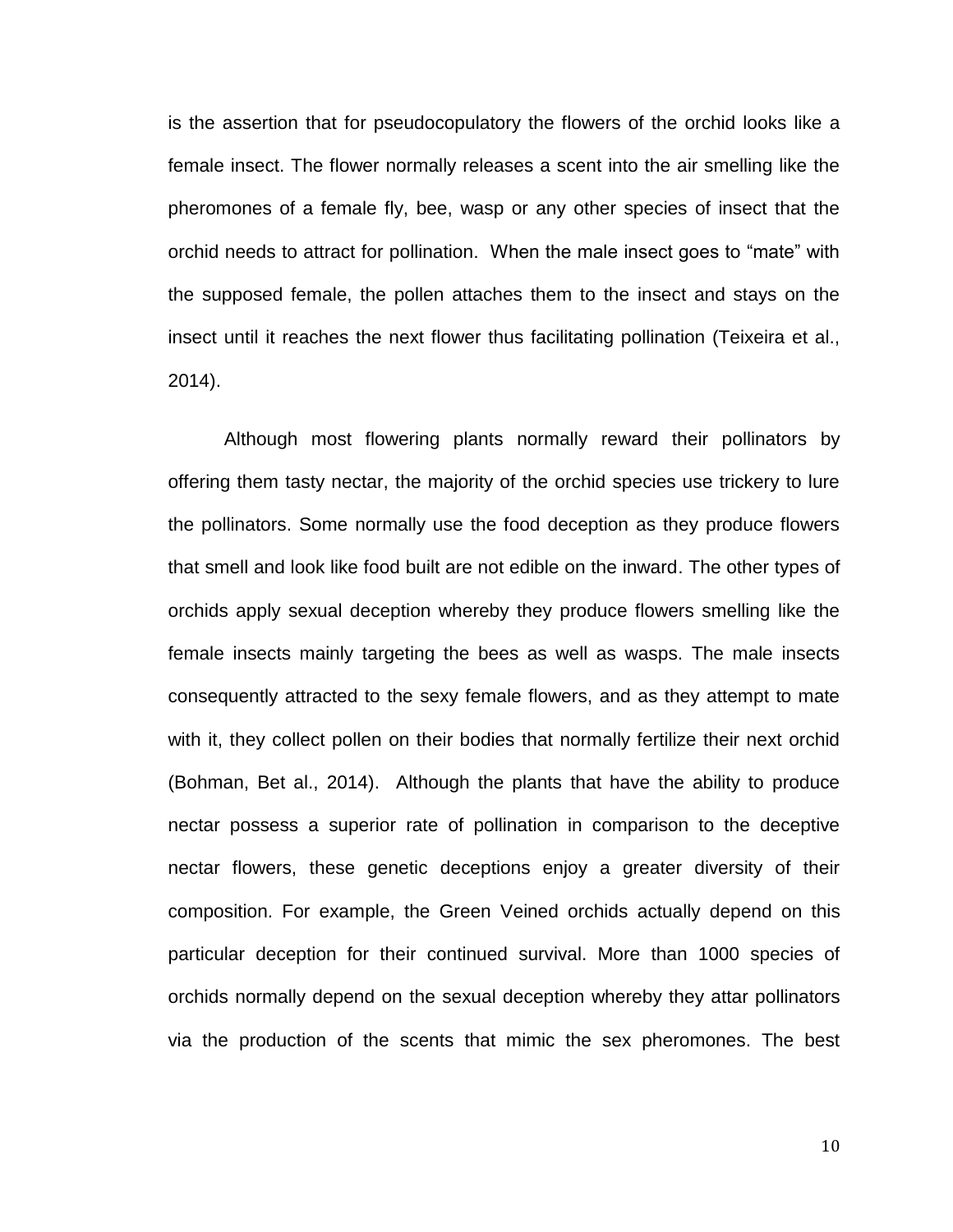example of the orchid species that applies this trick is the *Chiloglottis trapeziformis*, which lures the male pollinators, the Thynnine wasp, by producing the pheromone identical to the one produced by the female Thynnine wasp (Pellegrino, Bellusci, & Palermo, 2015).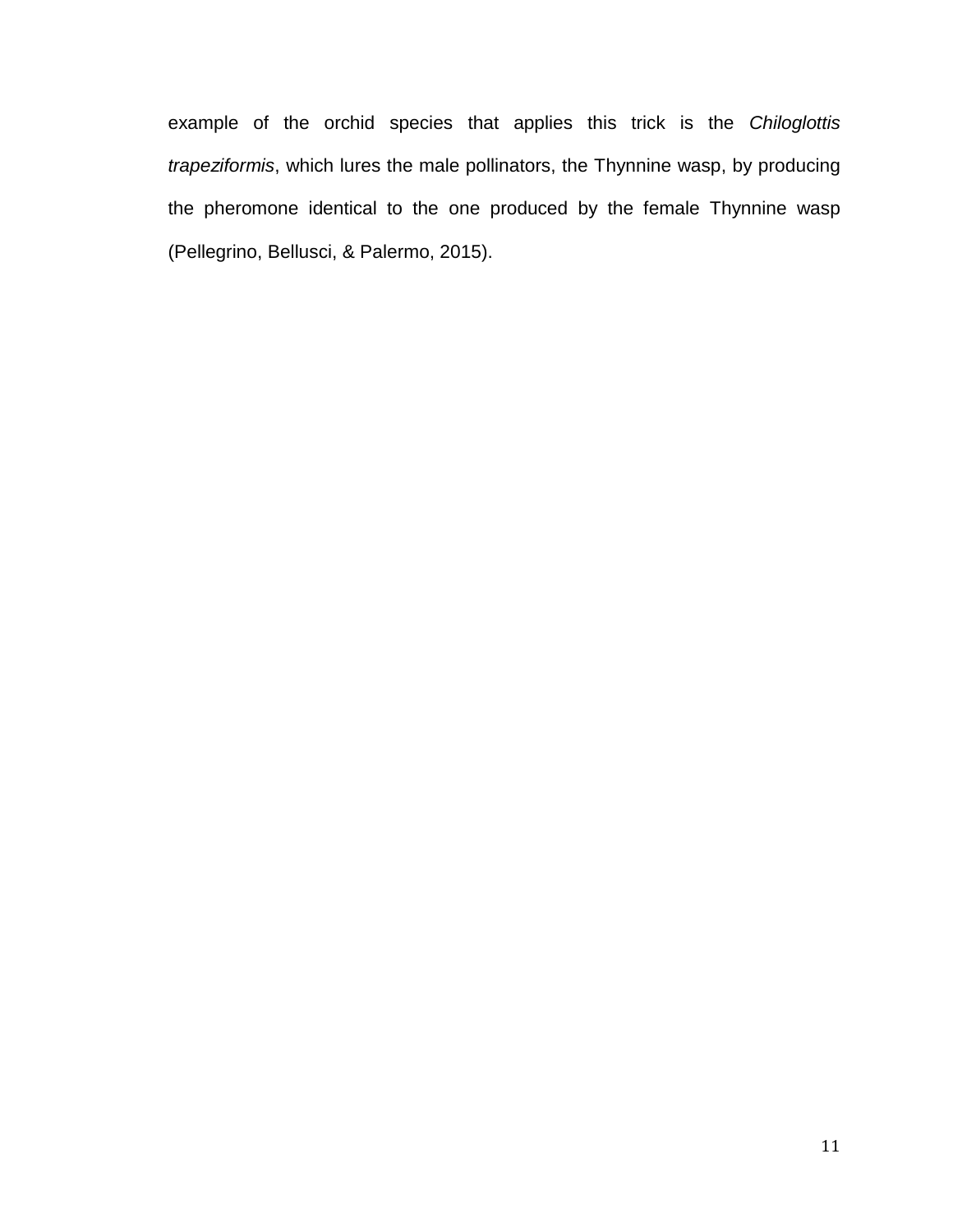# **CHAPTER THREE**

#### **The Light Conditions of the Growth of Orchids**

Orchids normally prefer high light unobstructed light which streams through a clear south facing window or greenhouse for a minimum of 6 and a maximum of 8 hours per day (Faria, Dias, Melo, & Carvalho, 2013). Orchids normally get classified into three groups depending on their need for intensity of light that the specific group normally requires. These groups are the highintensity light group requiring, 3000-foot candles, the medium-intensity group requiring 2000-foot candles, and the low intensity group requiring 1500-foot candles. Although, of the orchids require plenty of light they must have minimum of three hours of light in a day (da Silva et al., 2014). On the other hand, the preponderance of the orchids can withstand less than the recommended among of light although the provision of more light enhances the potential for flowering. However, the exposure to inadequate light results in the prevention of flowering of the orchids. The availability of too much direct light makes the leaves to sunburn, bleaching them out to white and finally turning them from graying to black

The western and eastern exposures are, on most occasions the mediumlight intensity plant group locations even though the western exposure is normally warmer. It follows that in this case, the light intensities are normally the same but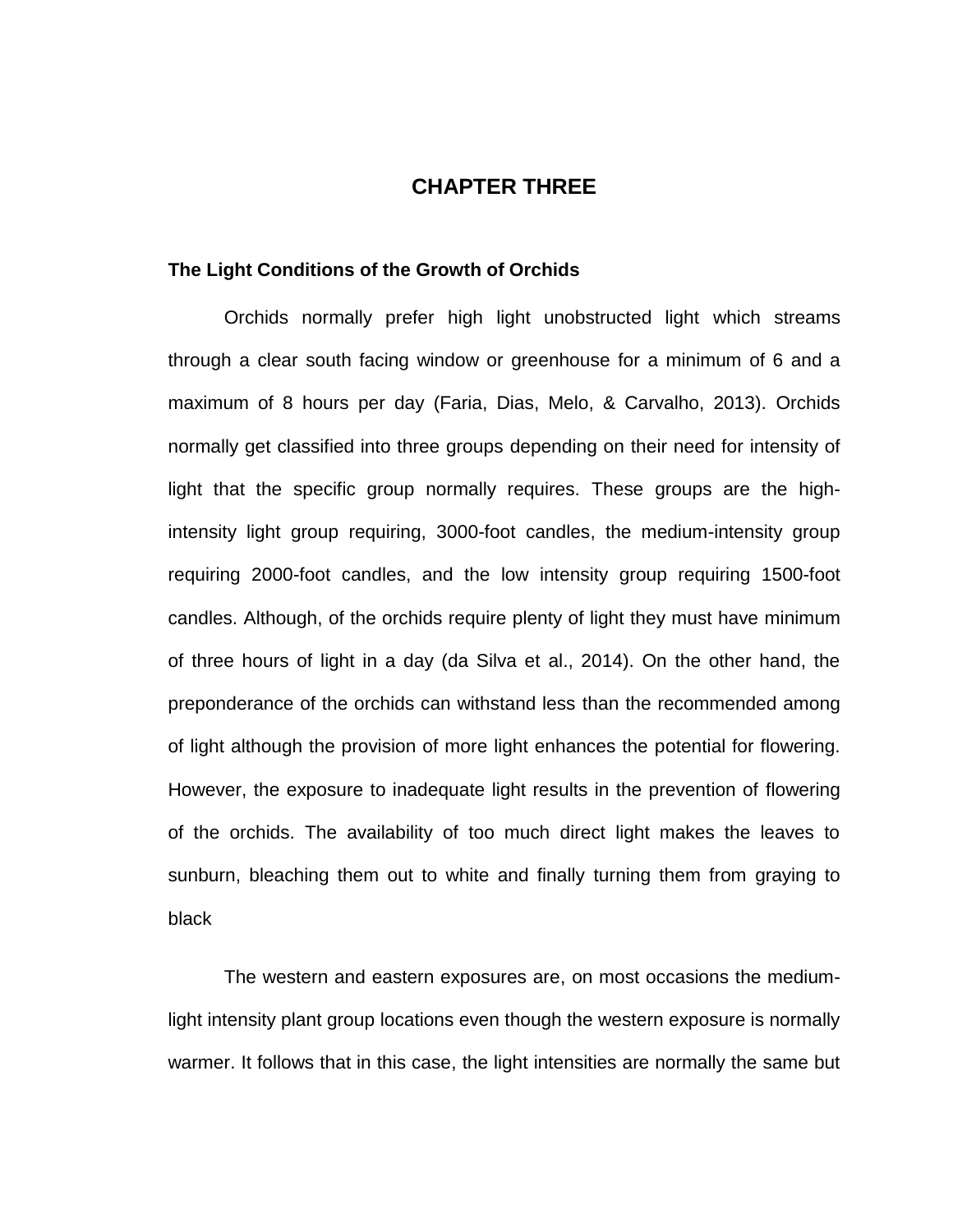there is an increase in the temperature (Tsunglin, et al., 2015). By comparison the medium to low orchid light intensity species, such as the *Phalaenopsis* as well as the *Paphiopedilum*s, grow well in the warmer western light conditions. The setting of the window could be west or east, but should not have direct exposure to the sunlight. . For example, the medium light orchids that include the *Phragmipediums*, *Dendrobiums*, as well as the *Oncidiums* normally grow in those locations that have light, but not the directly sunlight. In addition the window could be open to the northern exposure so long as it has no obstruction in additional amounts of reflected sunlight. The jewel orchid is an example that grows best in the low light limited by t northern exposure along with any exposure whereby there is the blocking of direct light by buildings or overhang such as trees.

The main benefit associated with growing of the orchid plant is the fact that the intensity of light does not always needs to be high. The attribute for this assertion is that artificial light is normally very uniform. If the windows that provide adequate light are unavailable, it would be a wise consideration to cultivate the orchid beneath the artificial lights. (Faria, Dias, Melo, & Carvalho, 2013).

## **How Much To Water?**

Most of the orchids that people grow indoors normally come from the tropics, whereby the tropics are normally more humid than the average living room. The general rule that people apply in the growing of orchids is that they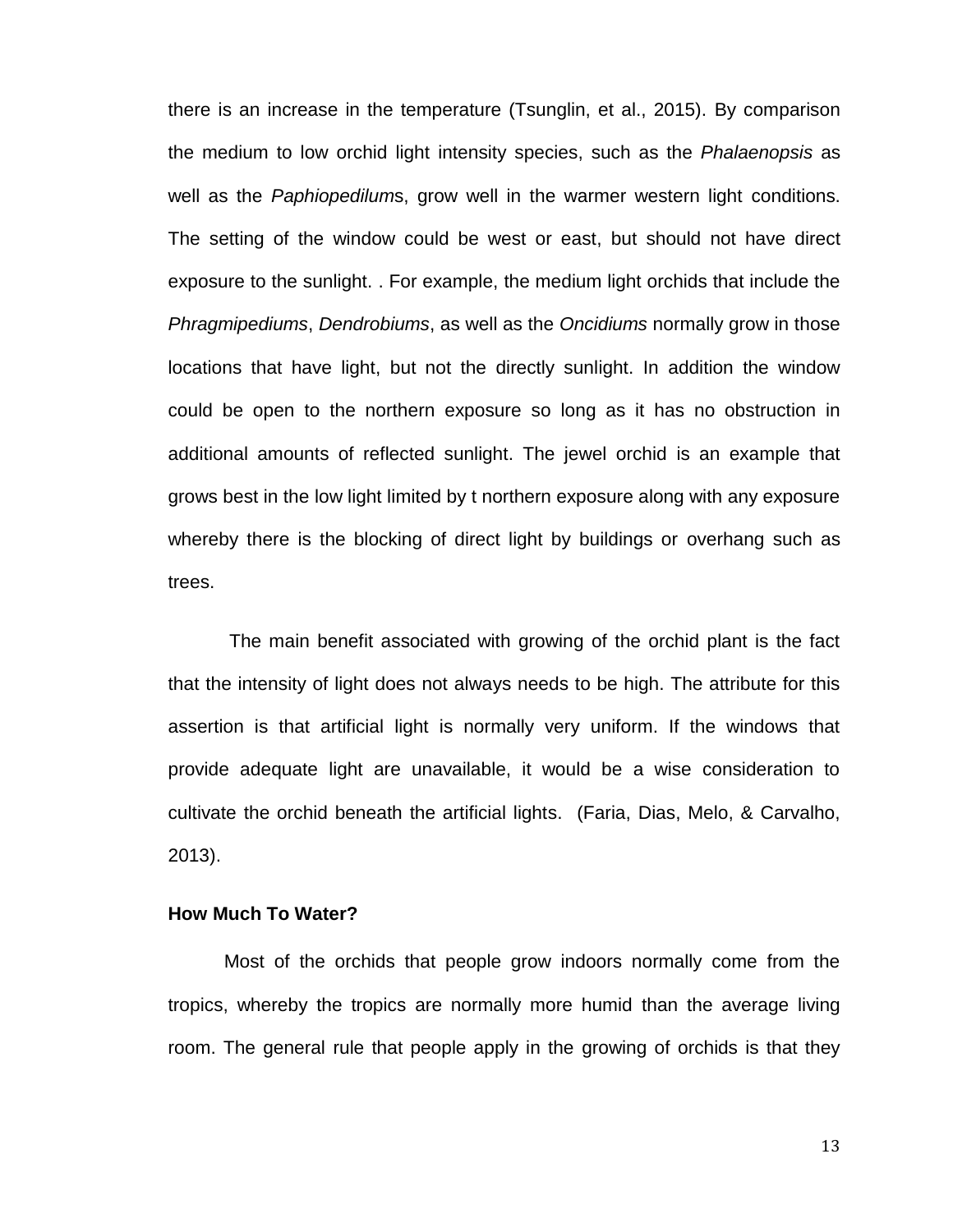should only water once in a week. The growing medium needs to be left to dry prior to the subsequent watering. Excess water should not be allowed to come into contact with the roots.

It is better for the plant to obtain its moisture from the air or humidity than direct watering to the soil. By grouping the plants together, the plants are able to maintain the level of humidity around them. Additionally it is imperative that one knows the diverse genus of the orchids being grown as this normally determines the moisture levels that are necessary for optimum survival (Swett & Uchida, 2015). The majority of the orchid plants have the ability to tolerate drought better as compared to their ability to tolerate excess moisture.

The common assertion is the sitting in a waterlogged environment kills the plant extremely fast. The failure to have adequate air circulation, the plant normally suffocates and consequently dies. *Phalaenopsis* normally requires receiving even moisture throughout the year. Slipper *Paphiopedilum* requires an even distribution of the moisture by comparison but needs to be allowed to almost dry out prior the subsequent watering. The *Brassia* orchid requires moisture during the spring as well as the summer when it is in active growth, but requires less moisture while it is in its resting. The *Cattleya* orchid requires plenty of irrigation during its active growth, but needs to be left to dry out between watering. It should additionally receive less watering when it is resting. The *Dendrobium* expects to be left to dry between the various watering (Swett &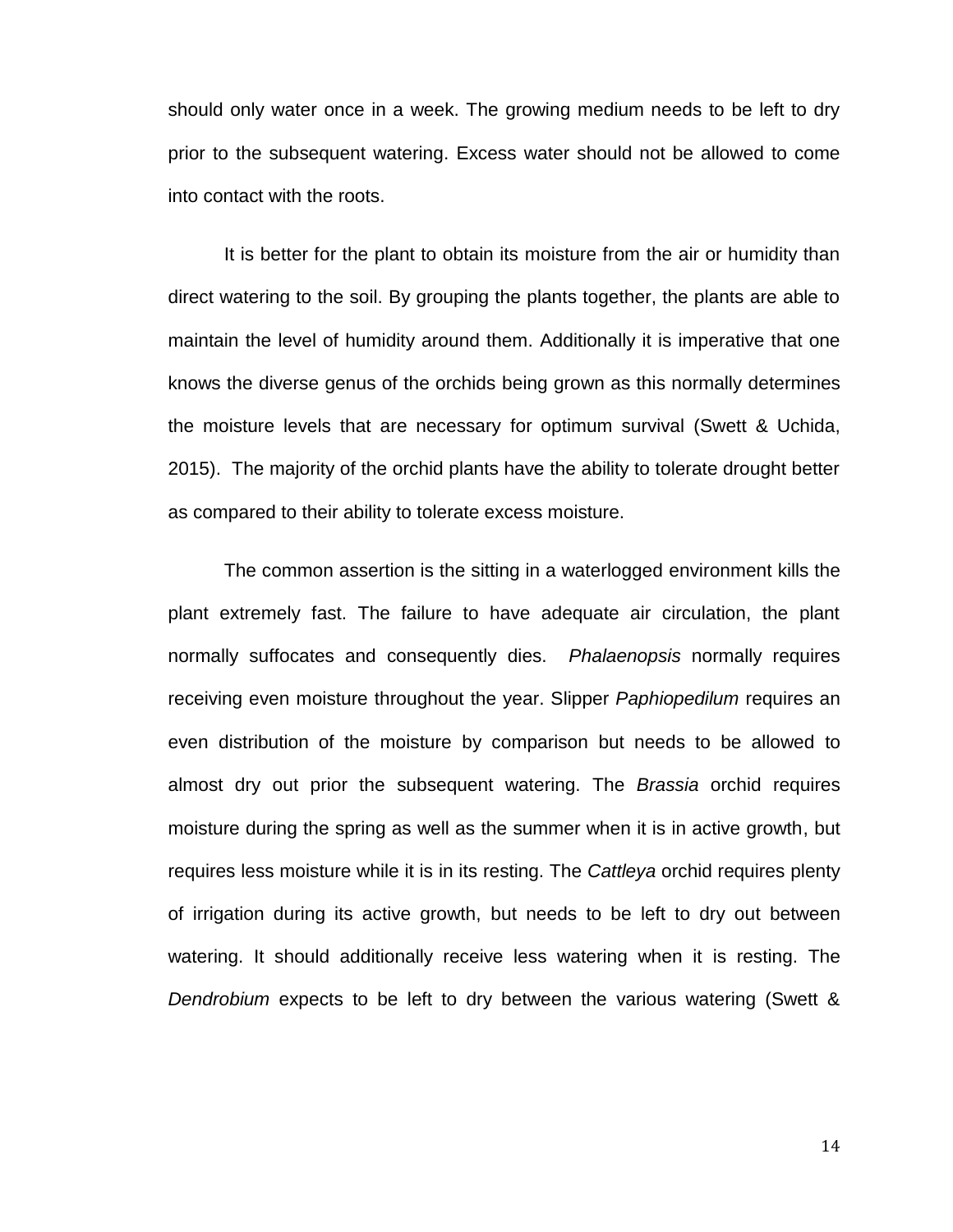Uchida, 2015). Most succulents will rot if kept constantly moist, thus watering well then allowing it to dry between waterings.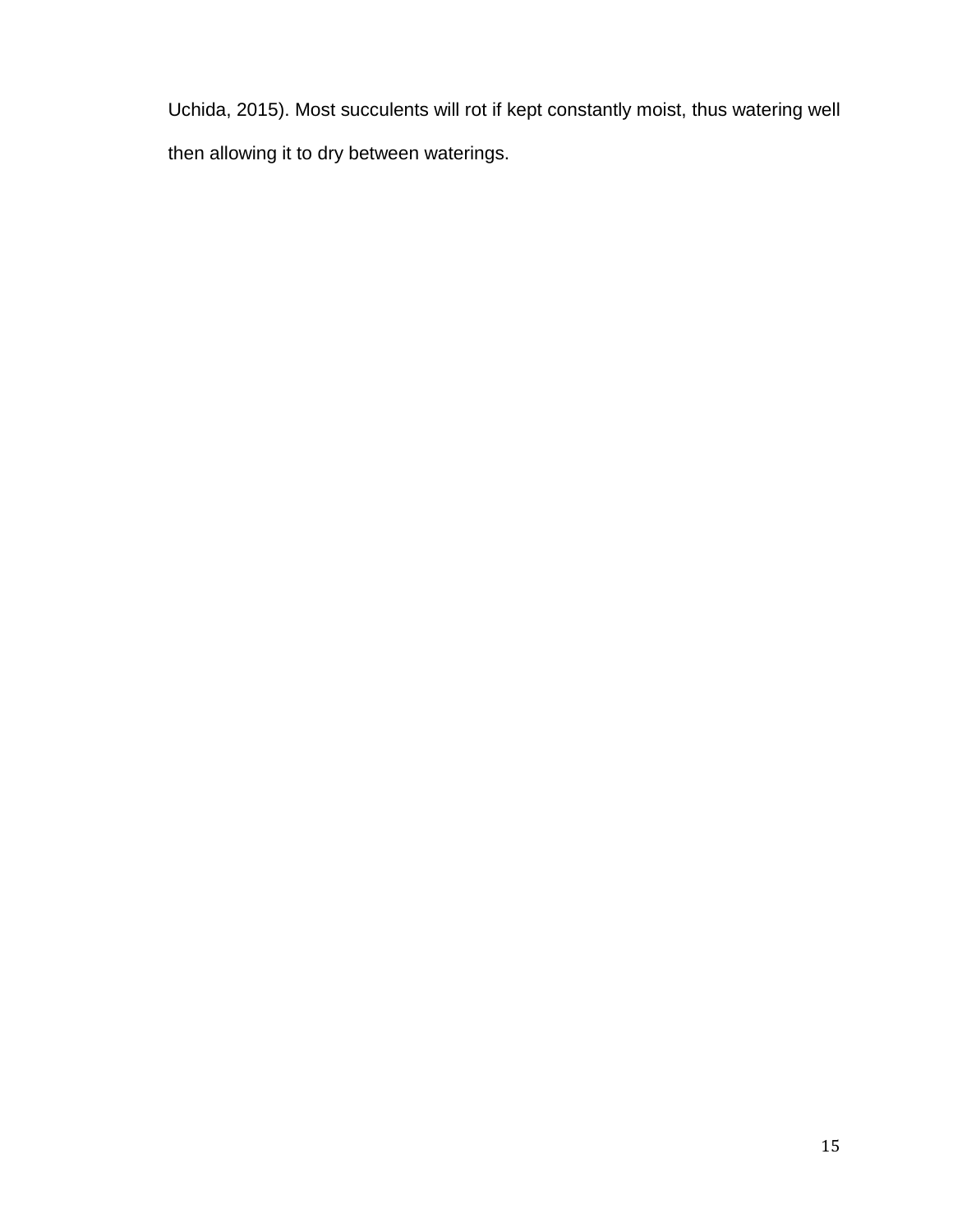# **CHAPTER FOUR**

#### **Adaptations of the Orchids**

It follows that the orchids first appeared on earth almost 100 million years ago and over time it encompasses both the terrestrial types that normally grow in the soil. Additionally there are the epiphytic types that normally thrive in the air as well as water. There currently are over 25000 naturally occurring species of orchid that exist on every continent, and they all exhibit specific attributes as well as adaptations. Even though these species are normally diverse, they share similar strategies that are meant to guarantee their survival (Joko, et al., 2014).

## **Orchid Collection in the North of America**

North America is normally full of wild orchids. Irrespective of where one travels, they will always find a diversity of orchid species in the area. North America is home to more than 200 species of orchids, even though more than half of them face the threat of extinction in other regions. The environmental adaptability of the orchids is phenomenal although some orchids can be exacting with regards to their growing environment, thus as well as allowing minimal variation. For instance, the *Spiranthes vernalis* species found in the tidal salt water of North Carolina, as well as Florida, survive, well in these conditions. Although the soil as well as topography normally has an impact on the terrestrial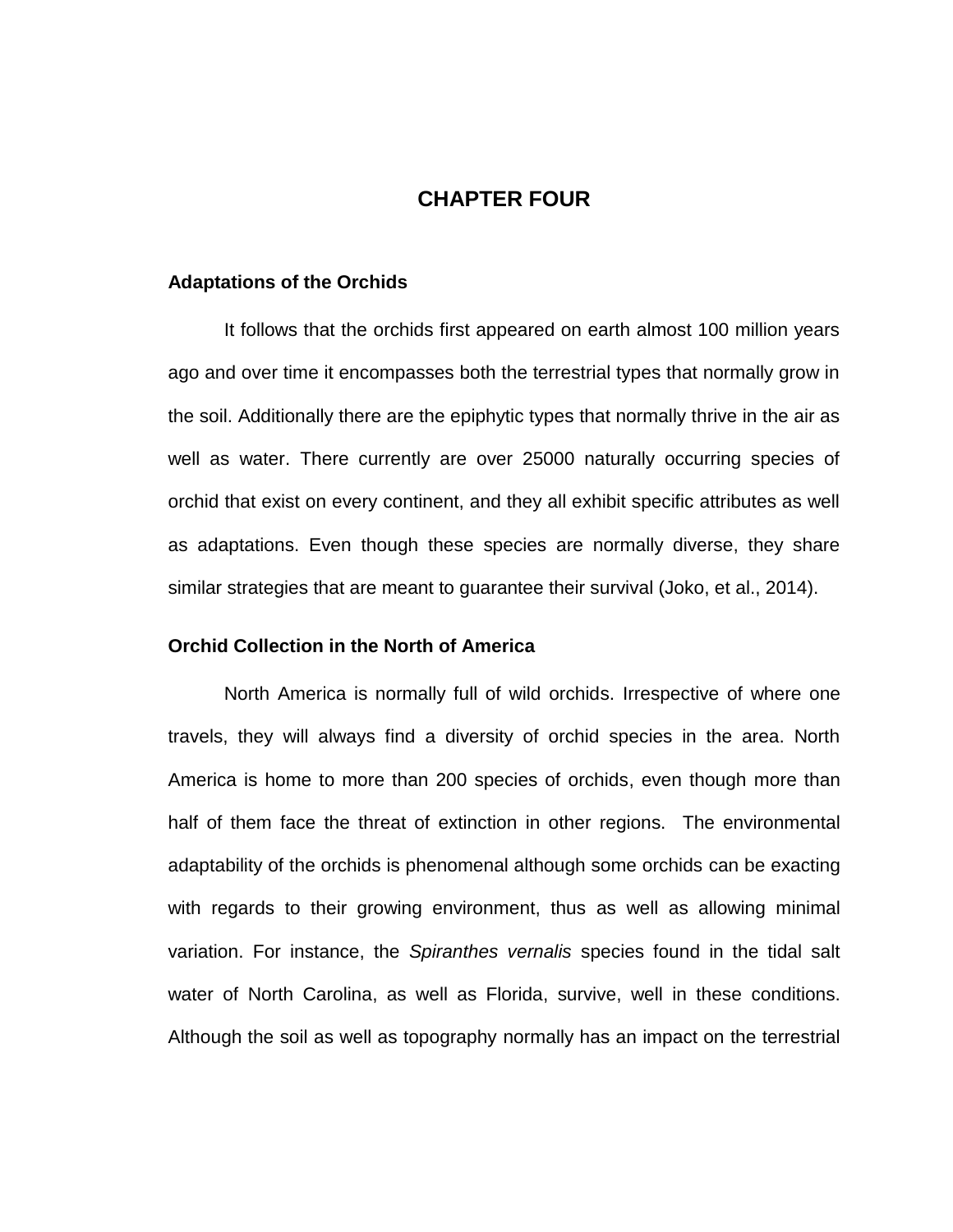species, it is also apparently clear that moisture as well as temperature are instrumental in the growth of the orchid family. These two attributes are essential in the regulation of the distribution as well as the survival of the orchids in the context of both the terrestrial as well as epiphytic (Joko, Subandi, Kusumandari, Wibowo, & Priyatmojo, 2014).

In the tropical and the subtropical regions of North America, the greatest numbers of orchids found are the epiphytes in the rain forests on the average cool mountain slopes. There are extremely few species of the orchid family found in the arid regions and mainly include the lithophytic or epiphytic which are possess specially adopted tissues for the storage of water. In the subtropical southern peninsula of Florida, the majority of the epiphytes are found in the moist Everglades especially the many numerous peculiar hammock formations located throughout the Everglades. Every hammock normally possesses a distinctive flora. In the hammocks that are normally the areas that are considerably elevated support, a huge assortment of vegetation beyond the ordinary epiphytes but also the terrestrial orchids also confided in these regions (Di Pardo., 2015).

In the temperate and the boreal region of North America, the orchids are divided into those ones occurring in open bogs, fields, meadows, prairies and similar habitats, versus those growing in the wooded areas. The orchid types as the species of the *Habernaria*, *Spiranthes* as well as the *Hexelectris* offer the impression that they thrive extremely well in the dry as well as competitive conditions. In the arid as well as the semi-arid regions of the southwest and west,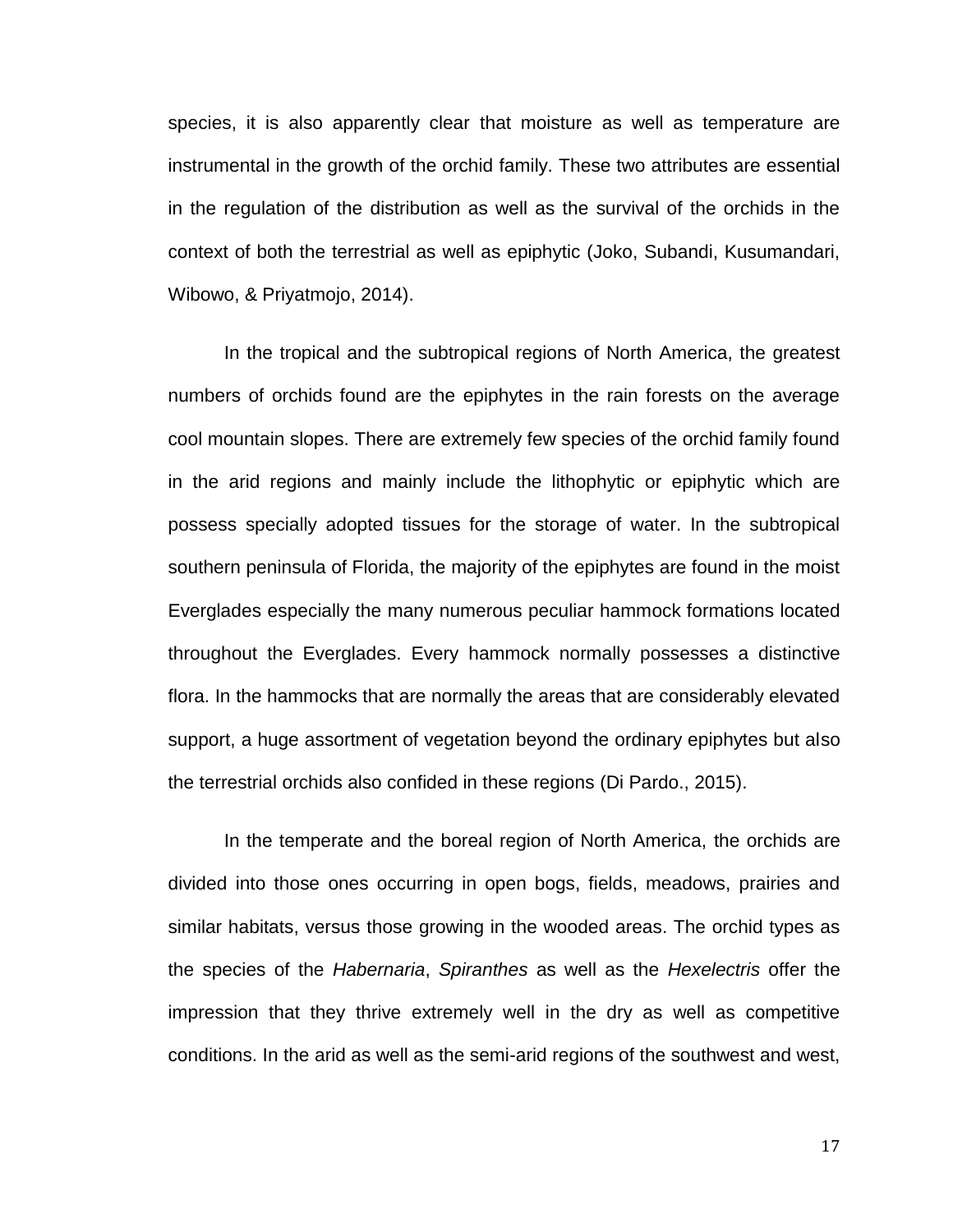the dependence of the orchid flora on the moisture is normally evident. With some exceptions, the species are normally found in the canyons, valleys as well as the mountain ravines and depressions along the watercourses (Crain & Tremblay, 2014).

The *Spiranthes* and *Hexalectris* can occasionally spread into the dry open country but in most cases the species are normally found in the moist areas. About the Arctic as well as above the tree line on the high mountains, the fact that the icebound water is not available to the plants makes the habitat physiologically dry. Thus the orchids, in this case, get localized in those localities that have readily available moisture. The greatest number of orchid species in the region normally found in the mesophytic areas that normally are the ancient sections of the continent. Out of the approximately 200 species as well as variants in the orchid flora, almost 110 are normally in the southeast US alone (Fox, et al., 2013). The orchids normally exist in large numbers in the favorable habitats to an extent they constitute the dominant plant community. In the Henderson County in the North Carolina Mountains, there has been the identification of 14 species in an estimate of a sphagnum bog encompassing less than an acre.

## **The General Attributes of the Orchids in the Region**

Orchids are normally perennials and are normally either epiphytic, terrestrial, semiaquaitic, lithophytic or in rare cases subterranean. The majority of the species found in these temperate zones are the terrestrial species while the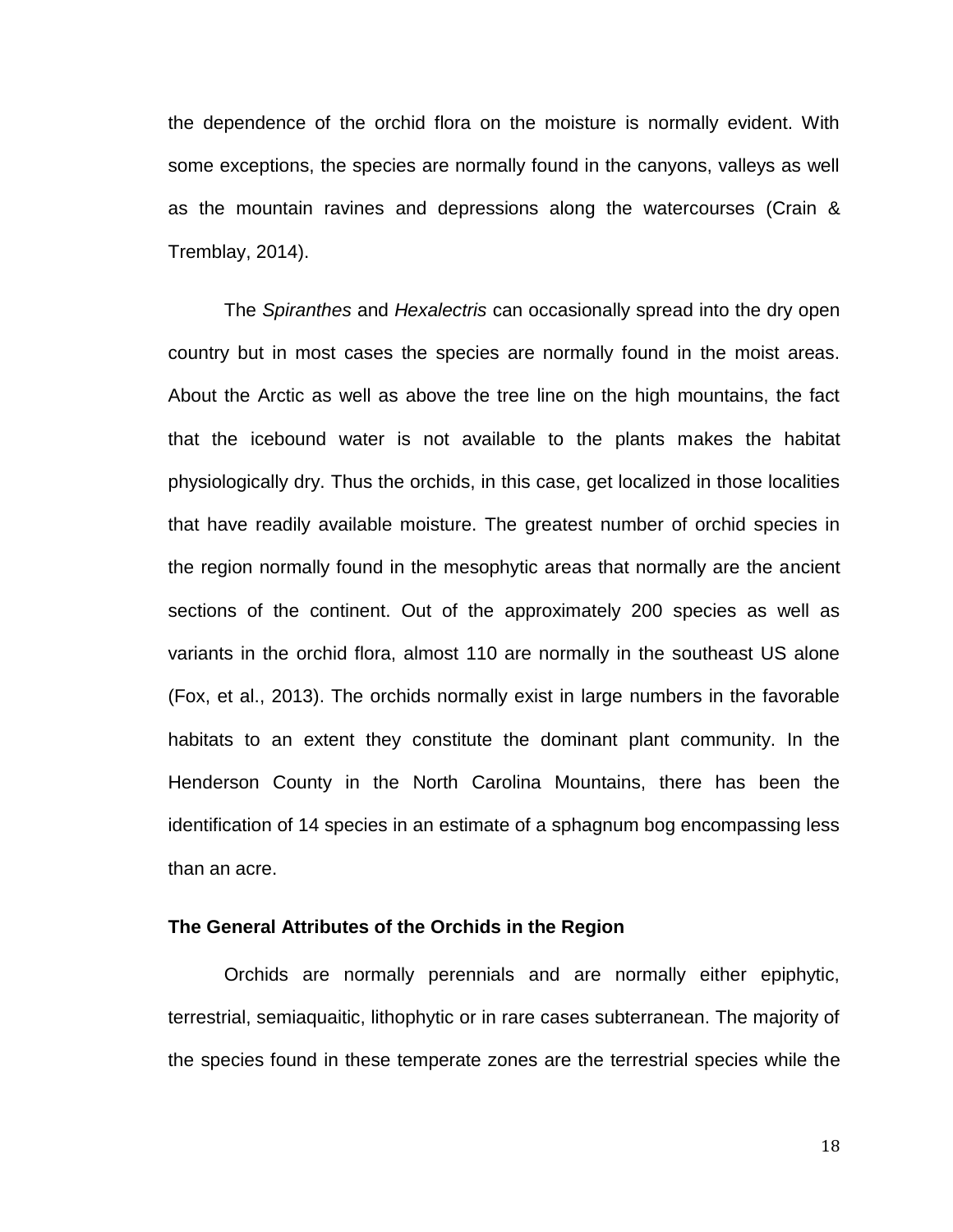greater number of the subtropical and tropical orchids is the epiphytic or the litholytic. The subterranean genera that encompass two genera, the *Cryptanthemis* and *Rhizanthlla* are mainly found in Australia. The terrestrial, as well as the majority of the epiphytic orchids normally, possess a synmpodial main axis, leading to a stream of successive annual axes. In the model of growth, the inflorescence could either be terminal on the shoot and in other cases borne on the side of the shoot located on a short, lifeless branch. The alternative model of growth is the monopodial, which occurs in the event the main axis grows fast onward on a yearly basis leading to the production of new leaves at the apex. Additionally these bear flowers on the lateral shoots and normally arises in the axils of the older leaves (Hinojosa-Díaz, Feria-Arroyo, & Engel, 2009).

## **Orchid Collection in Saudi Arabia (Riyadh)**

The classification of orchids is as either lityhocytes in that they normally grow on bare rocks, epiphytes as they grow supporting themselves on trees and terrestrial in that they grow on the ground. The majority of the orchids found in this region of Saudi Arabia are normally terrestrial. Their unique characteristics are the adaptation to the arid conditions inclusive of the underground tubers, rhizomes as well as pseudobulbs that serve the role of storing waters as well as nutrients. The genera that the orchids in this group normally encompass *Disa, Bonatea, Eulophia, Epipactis, Habenaria, Holothronix, Satyrium, Orhis* as well as the *Nervilia*. The majority of the orchid's species in this region are around the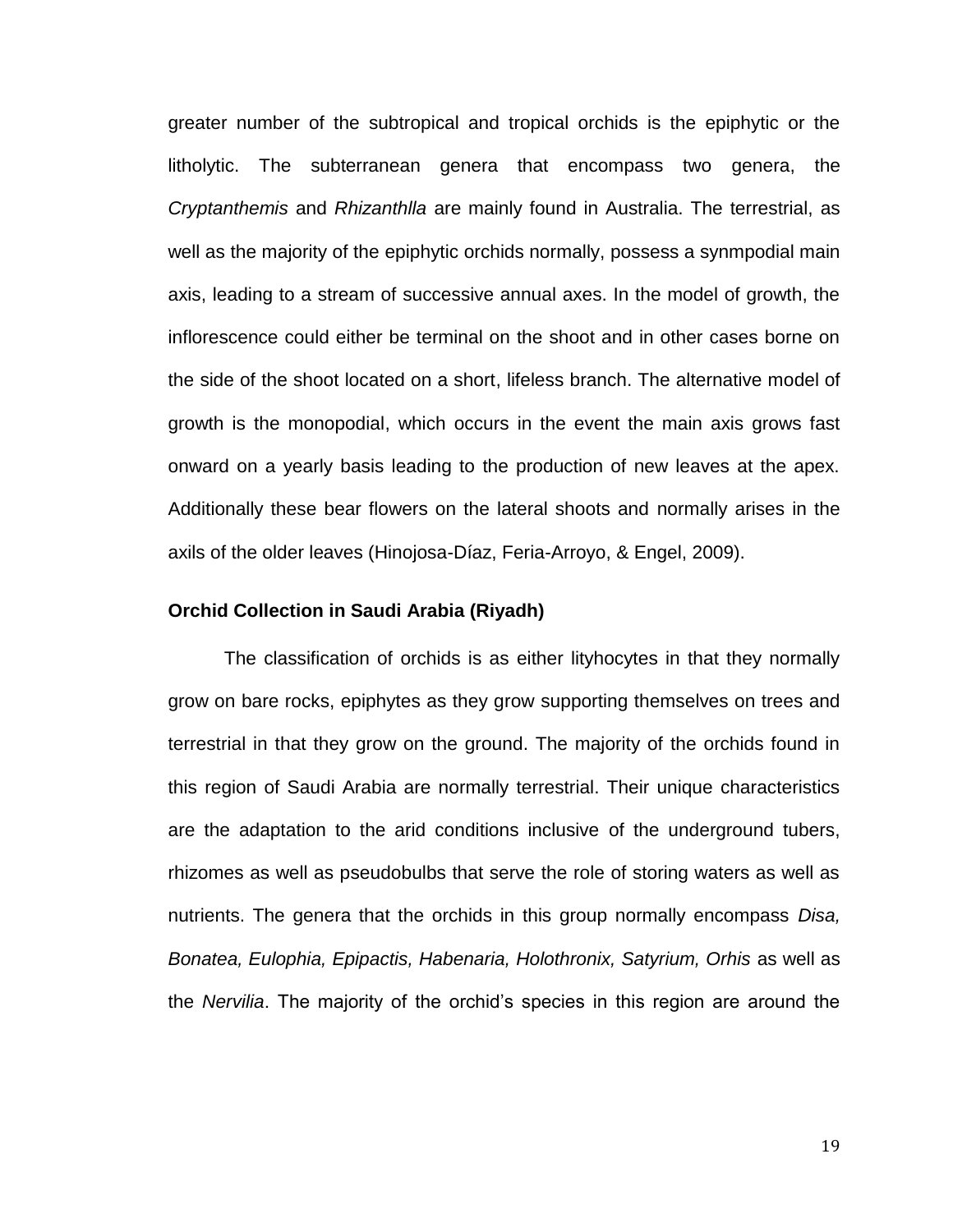Arabian Peninsula along the mountainous western escarpment facing the red sea (Zhai, et al., 2013).

It encompasses the models of drought decisions, dense cloud of forests that offer excellent habitat for the terrestrial orchids. At the moment, the habitats have significantly been reduced and existing as isolated pockets. The main issues that have affected these habitats include the human activities as irrigation, extensive terracing, and deforestation for the collection of wood for cooking as well as grazing. The orchid habitat additionally found on the northeast coast of the Arabian Peninsula. The interior sections of the peninsula are however too dry for the orchid family to survive. It encompasses mainly the vast seas of the sand mill as well as the largely parched rocky desert that are both unsuitable for to accommodate even the most adaptable species of orchid (Vale, Rojas, Álvarez, & Navarro, 2013).

Of all the orchid species found in Riyadh Saudi, the *Eulophia petersii* is the most robust as well as interesting in the context of their ability to adapt to the harsh conditions of the region. In this case, the species normally grows on a thin layer of soil in the open as well as stony scrubland. Additionally the species exhibits the most beautiful blooms in comparison to all the orchids found in the region. Despite the harsh conditions of the region, the orchid stem normally grows from between 1.5 to 2 meters having large, oval as well as cream-colored pseudobulbs at the ground level. The thick, as well as fleshy leaves normally make it possible for the plant to conserve and retain moisture (Joko et al., 2014).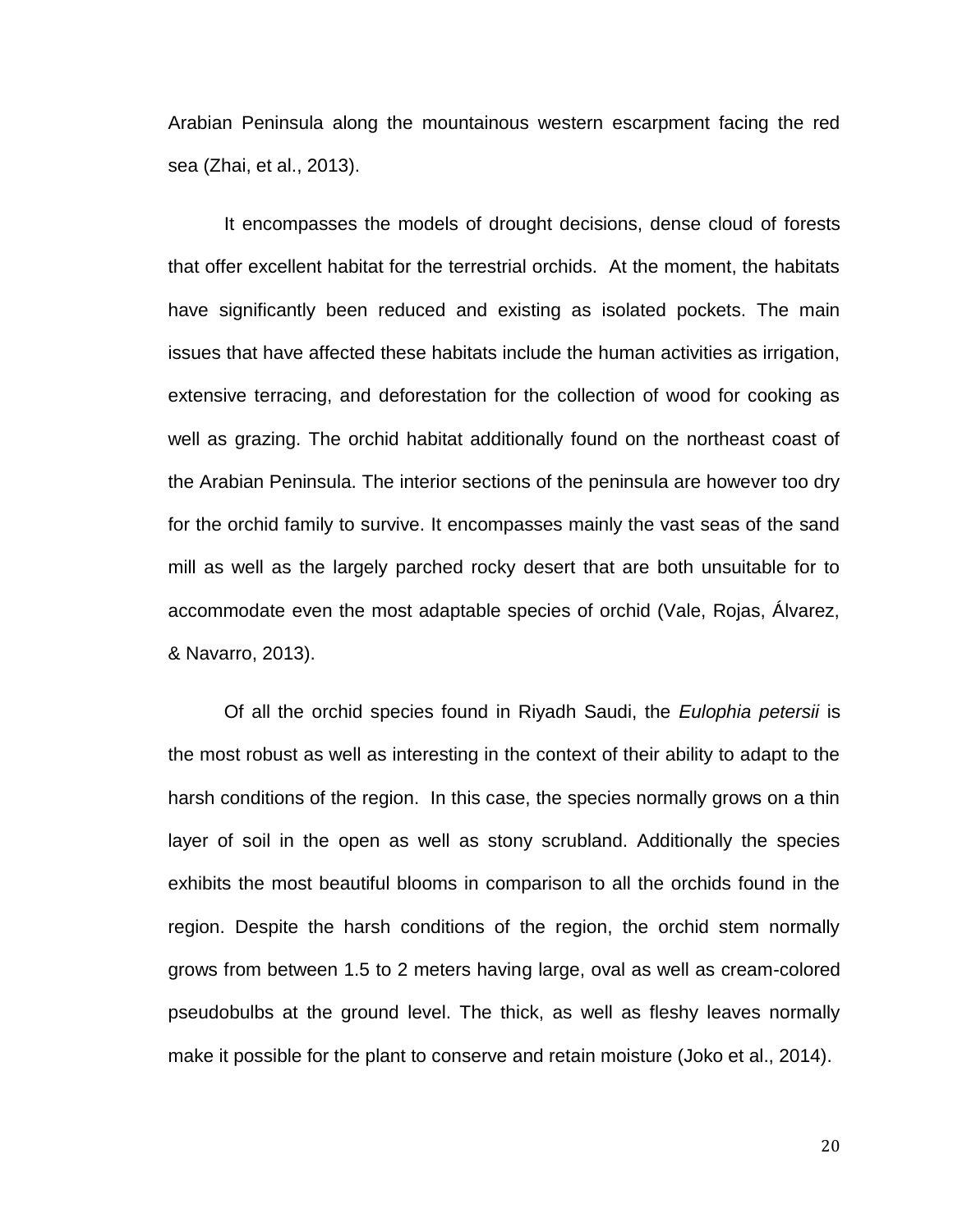# **REFERENCES**

Barthet, M. M., Moukarzel, K., Smith, K. N., Patel, J., & Hilu, K. W. (2015) Alternative translation initiation codons for the plastid maturase MatK: unraveling the pseudogene misconception in the Orchidaceae. *BMC Evolutionary Biology*, *15*(1): 1-15.

doi:10.1186/s12862-015-0491-1

Bohman, B., Phillips, R. D., Menz, M. M., Berntsson, B. W., Flematti, G. R., Barrow, R. A., & Peakall, R. (2014) Discovery of pyrazines as pollinator sex pheromones and orchid semiochemicals: implications for the evolution of sexual deception. *New Phytologist*, *203*(3):939-952. doi:10.1111/nph.12800

Brown R., Robin W &Mitchell S. (2014) The Flora of North America, Haloragaceae. Retrieved from http://floranorthamerica.org/files/Haloragaceae.provisional.Gal\_.pdf

- Crain, B. J., & Tremblay, R. L. (2014) Do richness and rarity hotspots really matter for orchid conservation in light of anticipated habitat loss?. *Diversity & Distributions*, *20*(6): 652-662. doi:10.1111/ddi.12179
	- da Silva Wanderley, C., Tadeu de Faria, R., Ursi Ventura, M., & Vendrame, W. (2014) The effect of plant growth regulators on height control in potted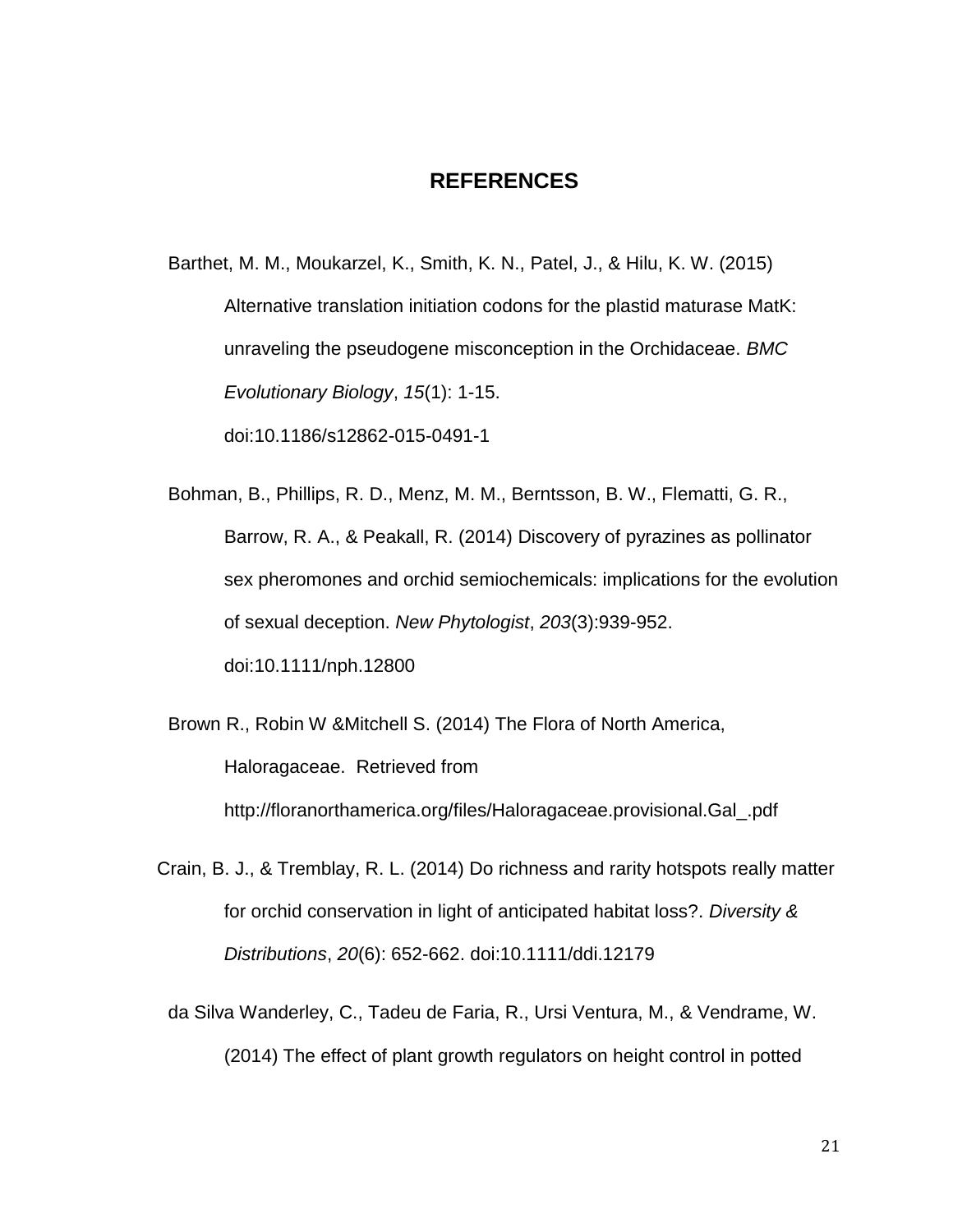Arundina graminifolia orchids (Growth regulators in Arundina graminifolia). *Acta Scientiarum: Agronomy*, *36*(4): 489-494. doi:10.4025/actasciagron.v36i4.18085

- Dearnaley J.D.W. (2006) The fungal endophytes of *Erythrorchis cassythoides -* Is this orchid saprophytic or parasitic? Aust Mycol 25: 51–57
- Di Pardo, A. F., Chiocchio, V. M., Barrera, V., Colombo, R. P., Martinez, A. E., Gasoni, L., & Godeas, A. M. (2015) Mycorrhizal fungi isolated from native terrestrial orchids of pristine regions in Córdoba (Argentina). *Revista De Biología Tropical*, *63*(1): 275-283.
- Faria, D., Dias, A., Melo, I., & Carvalho Costa, F. (2013) Endophytic bacteria isolated from orchid and their potential to promote plant growth. *World Journal Of Microbiology & Biotechnology*, *29*(2): 217-221. doi:10.1007/s11274-012-1173-4
- Fox, K., Vitt, P., Anderson, K., Fauske, G., Travers, S., Vik, D., & Harris, M. O. (2013) Pollination of a threatened orchid by an introduced hawk moth species in the tallgrass prairie of North America. *Biological Conservation*, *167*316-324. doi:10.1016/j.biocon.2013.08.026
- Hansen, E. (2006) Orchid Arabia. Saudi Aramco World, 57 (6): 10-16. retrieved from<http://www.saudiaramcoworld.com/issue/200606/orchid.arabia.htm>
	- Hinojosa-Díaz, I. A., Feria-Arroyo, T. P., & Engel, M. S. (2009) Potential distribution of orchid bees outside their native range: The cases of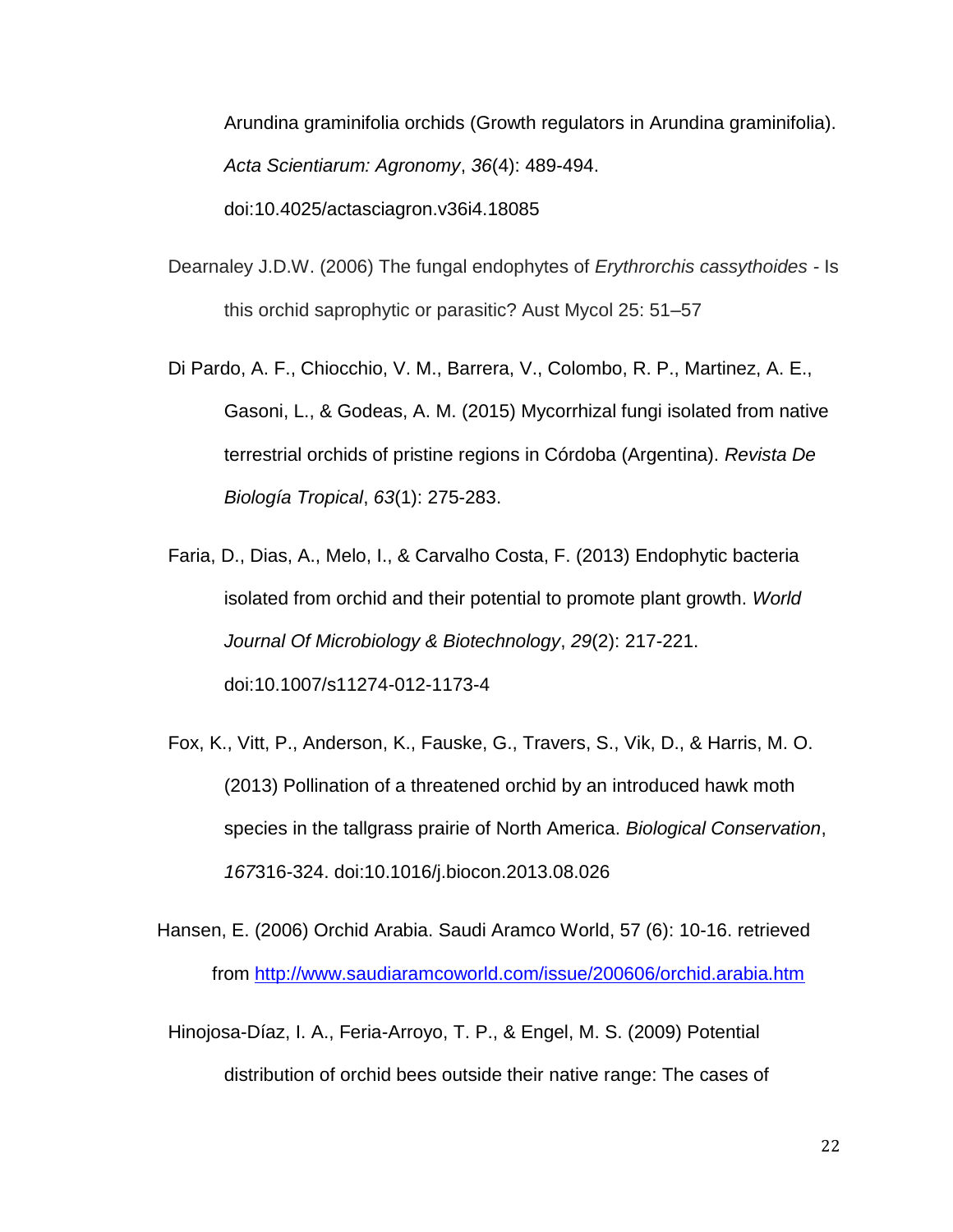Eulaema polychroma (Mocsáry) and Euglossa viridissima Friese in the USA (Hymenoptera: Apidae). *Diversity & Distributions*, *15*(3): 421-428. doi:10.1111/j.1472-4642.2008.00549.x

- Joko, T., Subandi, A., Kusumandari, N., Wibowo, A., & Priyatmojo, A. (2014) Activities of plant cell wall-degrading enzymes by bacterial soft rot of orchid. *Archives Of Phytopathology & Plant Protection*, *47*(10):1239-1250. doi:10.1080/03235408.2013.838374
- Lee, Y., & Yeung, E. (2010) The osmotic property and fluorescent tracer movement of developing orchid embryos of Phaius tankervilliae (Aiton) Bl. *Sexual Plant Reproduction*, *23*(4): 337-341. doi:10.1007/s00497-010- 0143-y
- Menz, M. M., Phillips, R. D., Anthony, J. M., Bohman, B., Dixon, K. W., & Peakall, R. (2015). Ecological and genetic evidence for cryptic ecotypes in a rare sexually deceptive orchid, Drakaea elastica. *Botanical Journal Of The Linnean Society*, *177*(1): 124-140. doi:10.1111/boj.12230
- Moré, M., Amorim, F. W., Benitez-Vieyra, S., Medina, A. M., Sazima, M., & Cocucci, A. A. (2012) Armament Imbalances: Match and Mismatch in Plant-Pollinator Traits of Highly Specialized Long-Spurred Orchids. *Plos ONE*, *7*(7):1-9. doi:10.1371/journal.pone.0041878
- Pellegrino, G., Bellusci, F., & Palermo, A. M. (2015) Effects of population structure on pollen flow, clonality rates and reproductive success in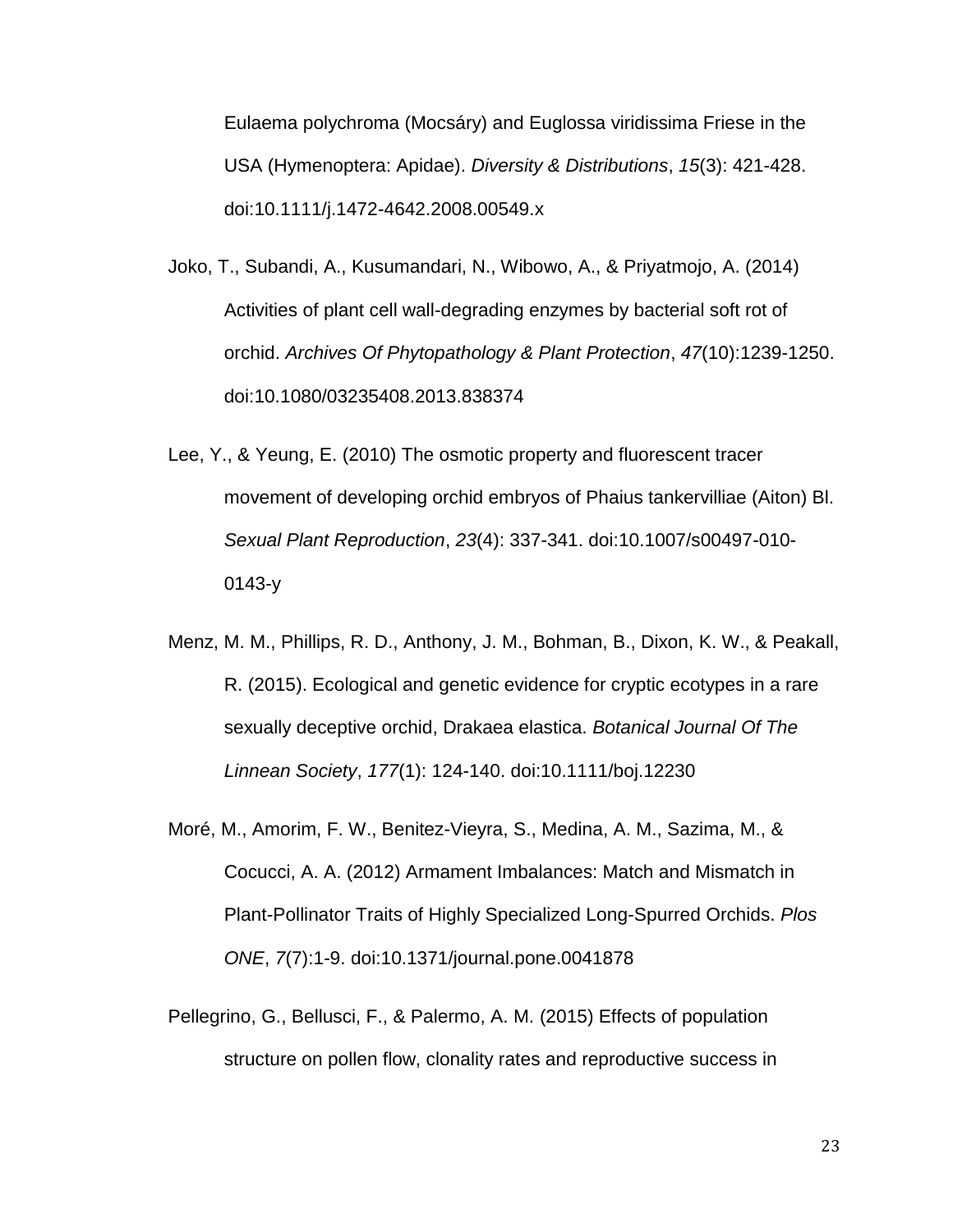fragmented Serapias lingua populations. *BMC Plant Biology*, *15*(1): 1-10. doi:10.1186/s12870-015-0600-8

- Schuiteman, A., Vermeulen, J. & De Vogel E. (2011) Nocturne for an unknown pollinator, the first description of a night-flowering orchid. Retrieved from the Botanical Journal of the Linnaean Society 167 (3): 344–350. [doi](https://en.wikipedia.org/wiki/Digital_object_identifier)[:10.1111/j.1095-8339.2011.01183.x.](https://dx.doi.org/10.1111%2Fj.1095-8339.2011.01183.x)
- Shah Alam S. (2010) Orchids: A housewife's hobby. Retrieved from <http://mymandalay.blogspot.com/2010/07/orchids-housewifes-hobby.html> on Jun\20/2015
- Swett, C. S., & Uchida, J. Y. (2015) Characterization of Fusarium diseases on commercially grown orchids in Hawaii. *Plant Pathology*, *64*(3): 648-654. doi:10.1111/ppa.12290

Teixeira da Silva, J. A., Aceto, S., Wei, L., Hao, Y., & Akira, K. (2014) Genetic control of flower development, color and senescence of Dendrobium orchids. *Scientia Horticulturae*, *175*74-86. doi:10.1016/j.scienta.2014.05.008

Teixeira da Silva, J. A., Kerbauy, G. B., Zeng, S., Chen, Z., & Duan, J. (2014). In vitro flowering of orchids. *Critical Reviews In Biotechnology*, *34*(1): 56-76. doi:10.3109/07388551.2013.807219

The North American Orchid Conservation Centre, 2014. Retrieved from [http://northamericanorchidcenter.org/o](http://northamericanorchidcenter.org/)n Jun\20/2015